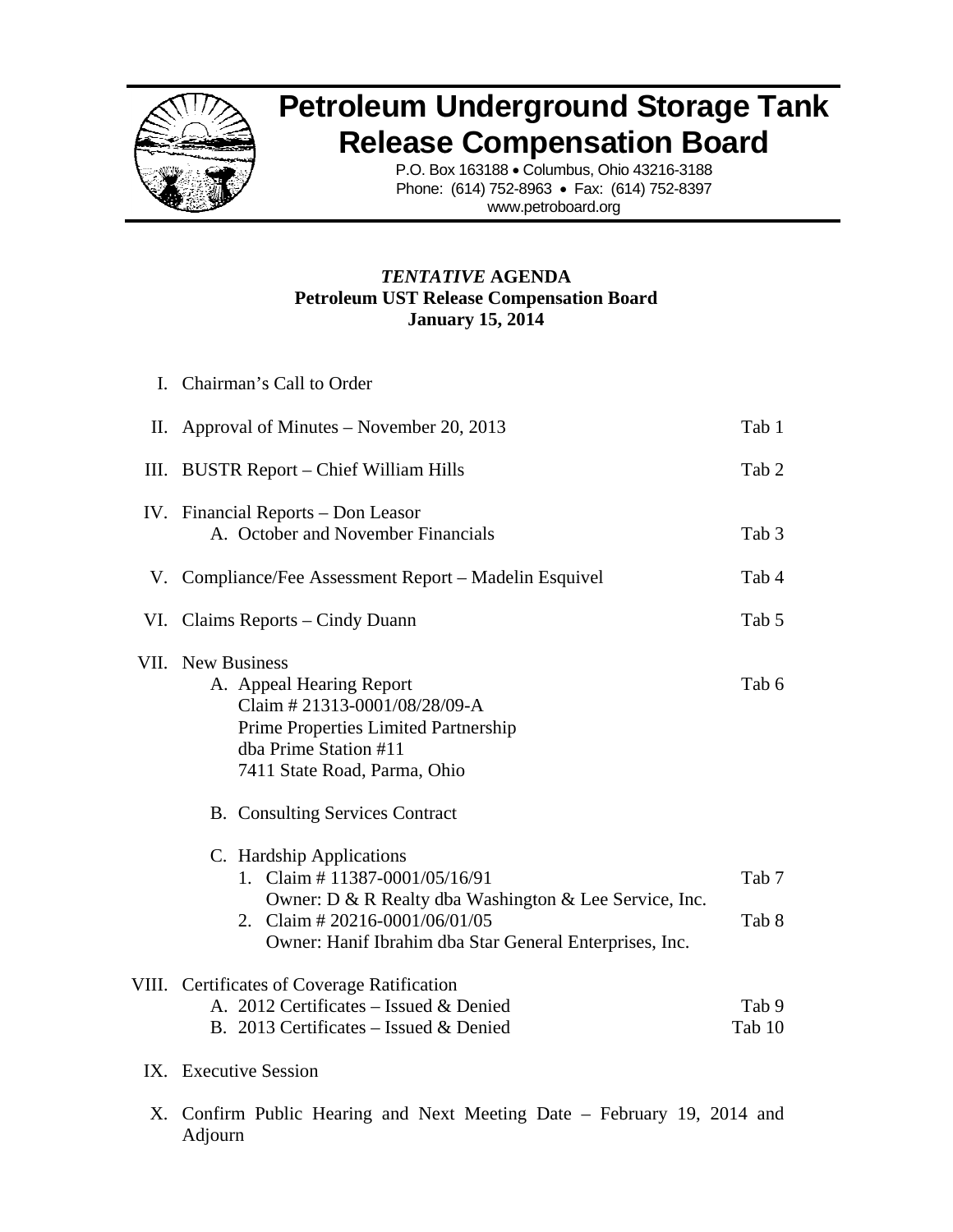# Memorandum

**To:** Petroleum Underground Storage Tank Release Compensation Board **From:** Chief William Hills, BUSTR **Re: BUSTR Report** 

**Date:** January 7, 2014

**PERSONNEL –** Two temporary service employees have been assigned to BUSTR for the remainder of the fiscal year to assist with scanning and indexing of completed files.

**ADMINISTRATION –** The BUSTR Revolving Loan Fund Program administrative rule (OAC 1301:7-9-20) that enables Political Subdivisions to address the removal of Underground Storage Tanks was filed on November 13, 2013 with an anticipated effective date of January 30, 2014. BUSTR is working with Commerce Fiscal on the application form, screening criteria and loan agreement used for this program. JCARR hearing is scheduled for January 8, 2014.

BUSTR was recently awarded \$98,000 in additional FY14 LUST grant dollars to be used for performing responsible party searches at petroleum UST release properties. Commerce Fiscal is currently working with BUSTR to develop the steps necessary for selecting vendors for this project. Five vendors have accepted the counter offer made by Commerce Fiscal.

**TRAINING AND STAFF DEVELOPMENT –** BUSTR has scheduled through the Ohio Fire Academy an UST installer course for February 10-14, 2014 and an UST inspector course for March 3-7, 2014. For individuals meeting the prerequisites, this training is offered to those that are interested in becoming BUSTR program certified installers and inspectors. This also includes those that are part of a fire department that has delegation of authority from the State Fire Marshal to perform UST inspections.

The State Fire Marshal/BUSTR has agreed to sponsor the U.S. EPA Region 5 (consisting of six states) "Underground Storage Tank Installer" seminar. The training is scheduled for March 25-26, 2014 at the State Fire Academy. BUSTR staff will have the opportunity to participate in these training sessions and seminar.

**TRAINING TO STAKEHOLDERS** – None scheduled at this time.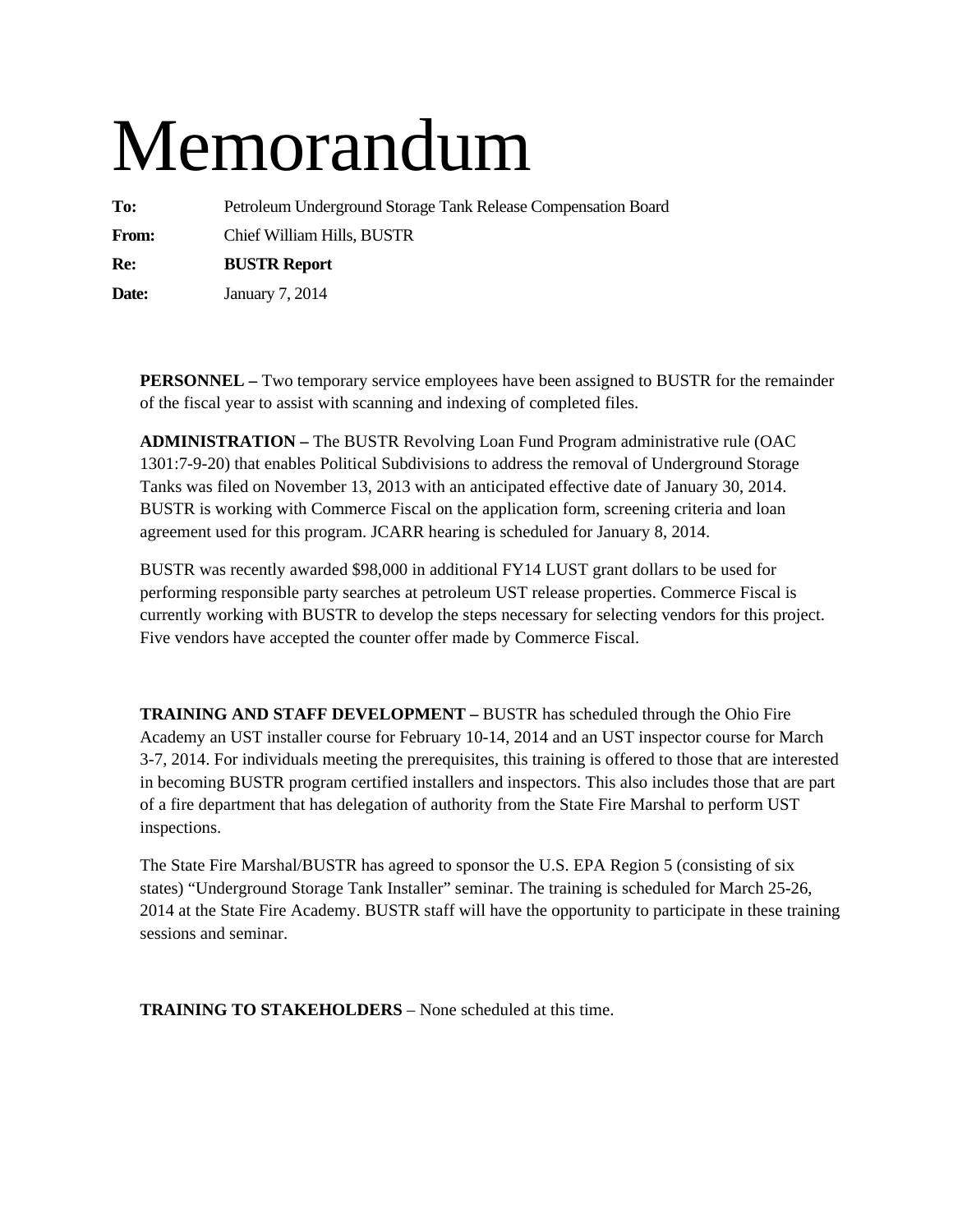## **ACTIVITY –**

### **OTTER Database Upgrade Project**

OTTER went live with on August 5, 2013. Ventech and IT Commerce continue to correct minor issues as part of the contract.

## **Click Scheduling**

The "Click Scheduling" process also went live on August 5, 2013. There have only been a few minor issues that are being handled in-house.

## **STATISTICS and/or COMMENTS**

#### **Release Prevention**

## **UST Operation Compliance Inspections**

The current 3 year inspection cycle ends June 30, 2016. For the week ending **January 4, 2014 47** new inspections were performed for a total of **1,850** inspections.

## **Corrective Action**

### **No Further Action Letters (NFA)**

The current grant cycle ends September 30, 2014. For the week ending **January 4, 2014** 

**7** NFA's were generated, for a total of **150** NFA's

To - date target projection of total NFA's is **175** 

| Statistic                       | <b>Count as of 1/4/2014</b> |
|---------------------------------|-----------------------------|
| Number of Registered Tanks      | 22,005                      |
| Number of Owners of Registered  |                             |
| Facilities                      | 3,737                       |
| Number of Registered Facilities | 7,513                       |
| Number of Active Releases       | 2,537                       |
| Number of Active Closures       | 1,131                       |
| Number of Program No Further    |                             |
| Actions                         | 27,833                      |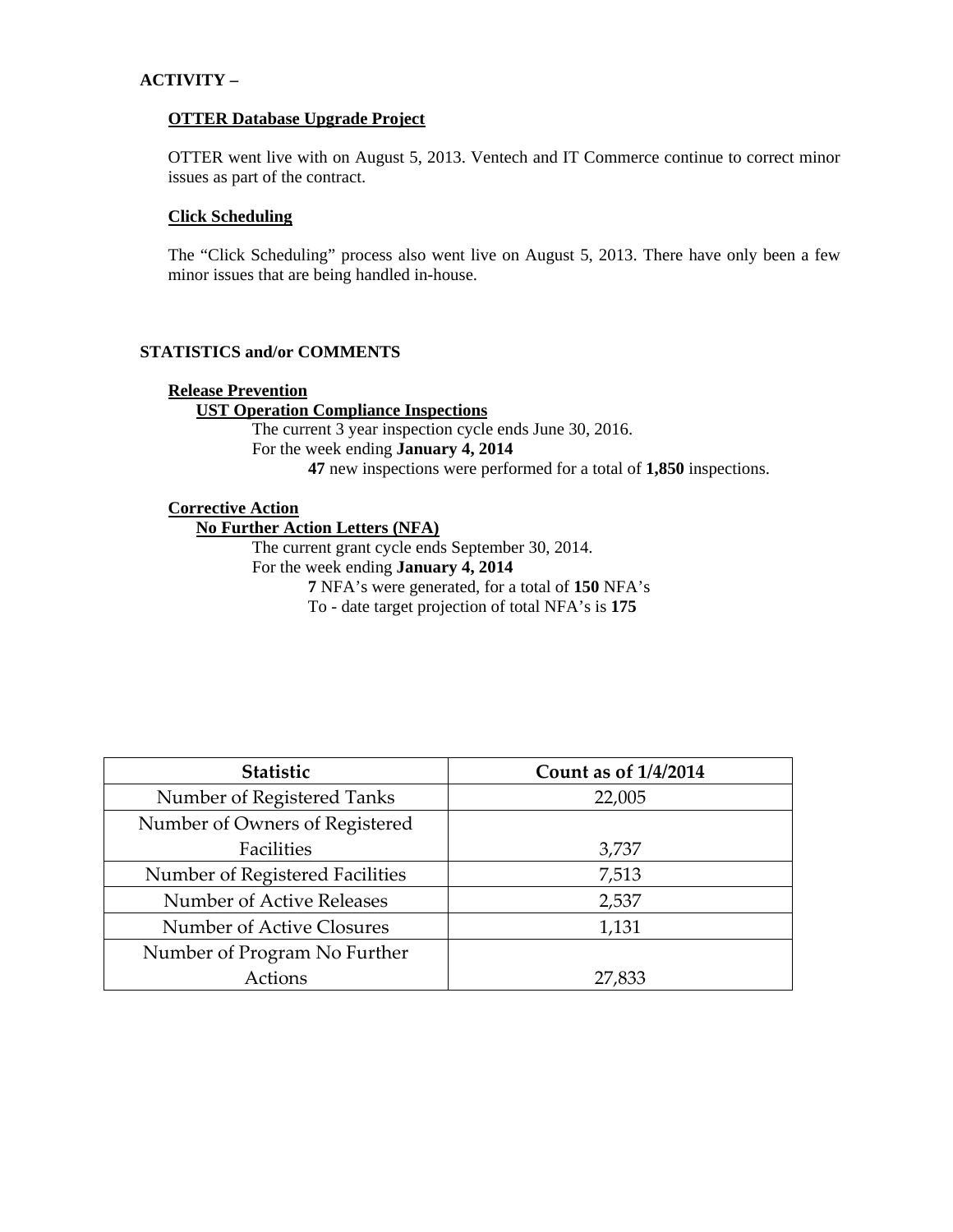#### *MONTHLY INCOME FIGURES AS OF NOVEMBER 30, 2013 (CASH BASIS)*

| Fiscal 2014                         |               |             |            |            |            |                  | % Of          | FY 2014       |
|-------------------------------------|---------------|-------------|------------|------------|------------|------------------|---------------|---------------|
|                                     | July          | August      | September  | October    | November   | <b>Total YTD</b> | <b>Budget</b> | <b>Budget</b> |
| <b>Tank Revenue</b>                 |               |             |            |            |            |                  |               |               |
| In house collections *              | 12,949,448.00 | 387,201.86  | 93,612.00  | 95,313.00  | 39,890.00  | 13,565,464.86    |               |               |
| AG collections                      | 25,119.99     | 23,615.25   | 25,470.40  | 15,174.70  | 12,447.25  | 101,827.59       |               |               |
| Collection costs paid by owner      | (4,428.47)    | (1, 282.73) | (1,770.40) | (1,649.49) | (540.00)   | (9,671.09)       |               |               |
| <b>Total Tank Revenue</b>           | 12,970,139.52 | 409,534.38  | 117,312.00 | 108,838.21 | 51,797.25  | 13,657,621.36    | 97.55%        | 14,000,000    |
| Interest Income                     |               |             |            |            |            |                  |               |               |
| Interest Earned **                  | 1,825.02      | 1,760.42    | 1,653.15   | 1,736.91   | 1,702.91   | 8,678.41         | 33.90%        | 25,600        |
| Unearned Gain/(Loss) on Investments | 7,220.00      | (3,300.00)  | 10,450.00  | 6,660.00   | 2,510.00   | 23,540.00        |               |               |
| Total Interest Income **            | 9,045.02      | (1,539.58)  | 12,103.15  | 8,396.91   | 4,212.91   | 32,218.41        |               |               |
| Miscellaneous Income                | 0.00          | 2.85        | 0.12       | 118.69     | 3.47       | 125.13           | 12.51%        | 1,000         |
| <b>Total Income</b>                 | 12,979,184.54 | 407,997.65  | 129,415.27 | 117,353.81 | 56,013.63  | 13,689,964.90    | 97.60%        | 14,026,600    |
| <b>Claims Expense</b>               | 156,272.36    | 614,569.87  | 533,260.56 | 446,960.96 | 508,426.42 | 2,259,490.17     | 25.11%        | 9,000,000     |
| <b>Operating Expenses</b>           |               |             |            |            |            |                  |               |               |
| <b>Salaries</b>                     | 98,185.95     | 95,057.31   | 93,069.03  | 100,172.15 | 93,246.82  | 479,731.26       | 38.90%        | 1,233,200     |
| Temp Services *                     | 0.00          | 2,062.78    | 1,496.80   | 0.00       | 0.00       | 3,559.58         | 23.73%        | 15,000        |
| Rent                                | 9,035.21      | 9,035.21    | 9,035.21   | 9,035.21   | 9,035.21   | 45,176.05        | 41.64%        | 108,500       |
| <b>Office Supplies</b>              | 1,149.17      | 690.57      | 962.03     | 683.24     | 870.63     | 4,355.64         | 27.22%        | 16,000        |
| Printing & Copying *                | 777.23        | 460.39      | 328.39     | 684.73     | 192.52     | 2,443.26         | 16.29%        | 15,000        |
| Staff Development                   | 0.00          | 0.00        | 0.00       | 0.00       | 0.00       | 0.00             | 0.00%         | 2,000         |
| Advertising                         | 0.00          | 0.00        | 0.00       | 0.00       | 0.00       | 0.00             | 0.00%         | 2,000         |
| Legal & Professional                |               |             |            |            |            |                  |               |               |
| <b>L&amp;P</b> services             | 1,806.41      | 12,285.63   | 550.22     | 17,275.63  | 25,724.95  | 57,642.84        |               |               |
| Collection costs                    | 2,339.98      | 3,057.91    | 21,736.05  | 4,544.74   | 4,654.61   | 36,333.29        |               |               |
| Collection costs paid by owner      | (4, 428.47)   | (1,282.73)  | (1,770.40) | (1,649.49) | (540.00)   | (9,671.09)       |               |               |
| <b>Total L &amp; P Expense</b>      | (282.08)      | 14,060.81   | 20,515.87  | 20,170.88  | 29,839.56  | 84,305.04        | 28.10%        | 300,000       |
| Travel                              | 138.00        | 0.00        | 521.20     | (327.60)   | 677.04     | 1,008.64         | 20.17%        | 5,000         |
| <b>Employee Expenses</b>            | 1,460.00      | 1,725.00    | 1,748.63   | 1,725.00   | 1,725.00   | 8,383.63         | 39.36%        | 21,300        |
| Telephone                           | 966.62        | 981.74      | 540.06     | 1,412.51   | 539.90     | 4,440.83         | 40.37%        | 11,000        |
| Postage *                           | 16,899.86     | 187.98      | 129.00     | 3,096.12   | 231.40     | 20,544.36        | 68.48%        | 30,000        |
| Depreciation                        | 1,958.37      | 1,980.87    | 1,969.62   | 1,969.62   | 1,969.62   | 9,848.10         | 33.96%        | 29,000        |
| <b>Total Operating Expenses</b>     | 130,288.33    | 126,242.66  | 130,315.84 | 138,621.86 | 138,327.70 | 663,796.39       | 37.13%        | 1,788,000     |
| Net Income (Cash method)            |               |             |            |            |            | 10,766,678.34    |               |               |

\* Extremely cylical; occurs mainly during and as a result of the fee assessment period.

\*\* Includes linked deposit interest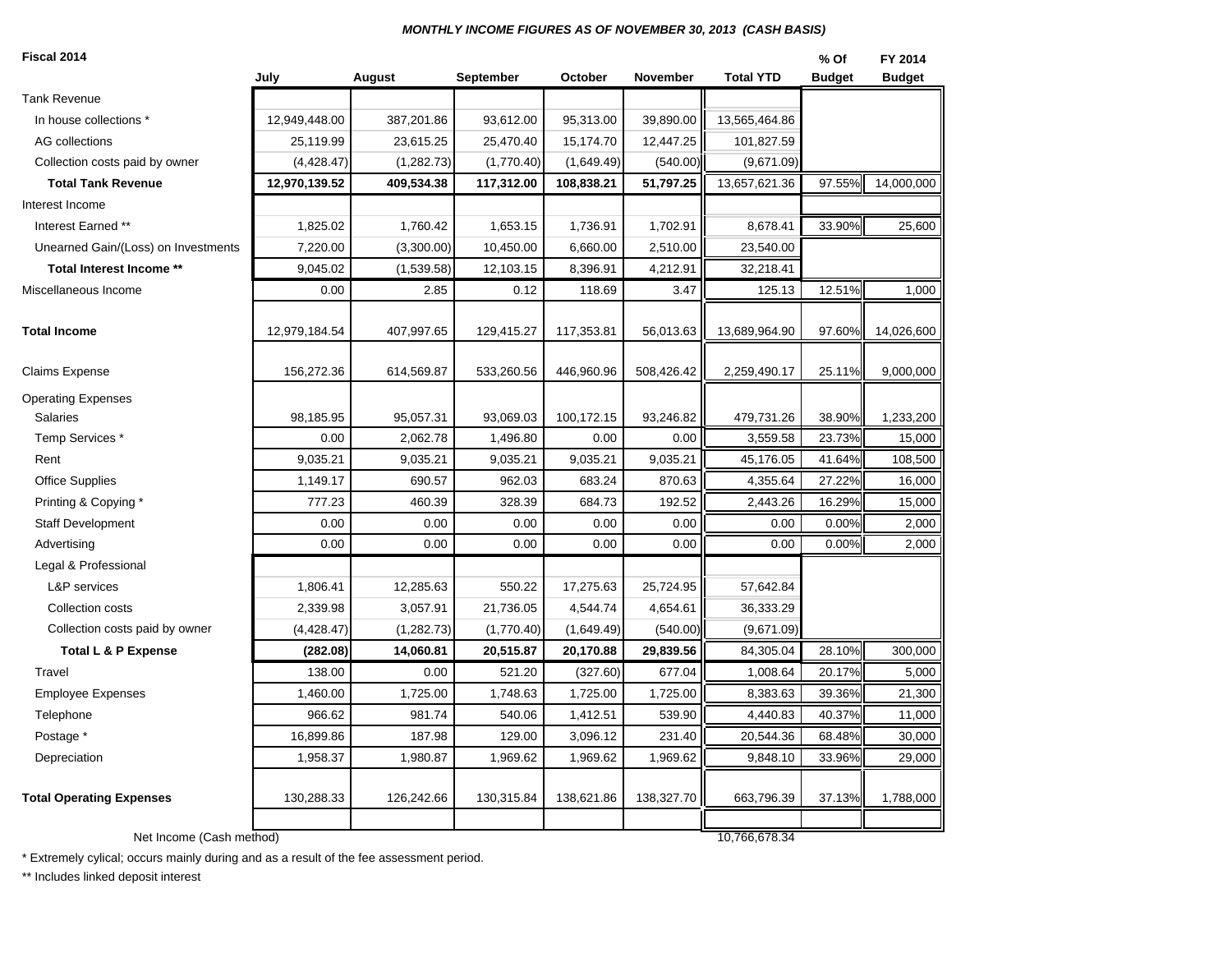## *Petroleum UST Release Compensation Board*  **Balance Sheet As of 11/30/2013**

| <b>Assets</b>                                                                                                                                                                                                                                                                      |                                                                                                        |                 |  |
|------------------------------------------------------------------------------------------------------------------------------------------------------------------------------------------------------------------------------------------------------------------------------------|--------------------------------------------------------------------------------------------------------|-----------------|--|
| <b>Current Assets</b><br>108 State Cash Balance<br>112 Debt Service Fund<br>114 Treasury Notes<br>138 Unclaimed Monies Trust Account<br>140 Investments - Obligated<br>141 Reinvested Interest - Obligated<br>142 Investments - Unobligated<br>143 Reinvested Interest-Unobligated | 101,272.21<br>0.00<br>6,004,751.69<br>17,772.30<br>6,718,422.31<br>797.93<br>12,871,948.57<br>1,381.42 |                 |  |
| <b>Total Current Assets</b><br><b>Fixed Assets</b><br>160 Fixed Asset-Furniture                                                                                                                                                                                                    | 98,899.96                                                                                              | 25,716,346.43   |  |
| 165 Fixed Asset-Data Processing<br>169 Accumulated Depreciation<br><b>Total Fixed Assets</b>                                                                                                                                                                                       | 835,892.89<br>(891, 527.06)                                                                            | 43,265.79       |  |
| <b>Total Assets</b>                                                                                                                                                                                                                                                                |                                                                                                        | \$25,759,612.22 |  |
| <b>Liabilities</b>                                                                                                                                                                                                                                                                 |                                                                                                        |                 |  |
| <b>Current Liabilities</b><br><b>Total Current Liabilities</b>                                                                                                                                                                                                                     |                                                                                                        | 0.00            |  |
| <b>Long Term Liabilities</b><br><b>Total Long Term Liabilities</b><br><b>Total Liabilities</b>                                                                                                                                                                                     |                                                                                                        | 0.00<br>\$0.00  |  |
| <b>Equity</b>                                                                                                                                                                                                                                                                      |                                                                                                        |                 |  |
| <b>Equity Accounts</b><br>283 Retained Earnings (Deficiency)<br>Current Year Income (Loss)                                                                                                                                                                                         | 12,410,857.97<br>13,348,754.25                                                                         |                 |  |
| <b>Total Equity</b>                                                                                                                                                                                                                                                                |                                                                                                        | 25,759,612.22   |  |
| <b>Total Liabilities and Equity</b>                                                                                                                                                                                                                                                |                                                                                                        | \$25,759,612.22 |  |

Г

Г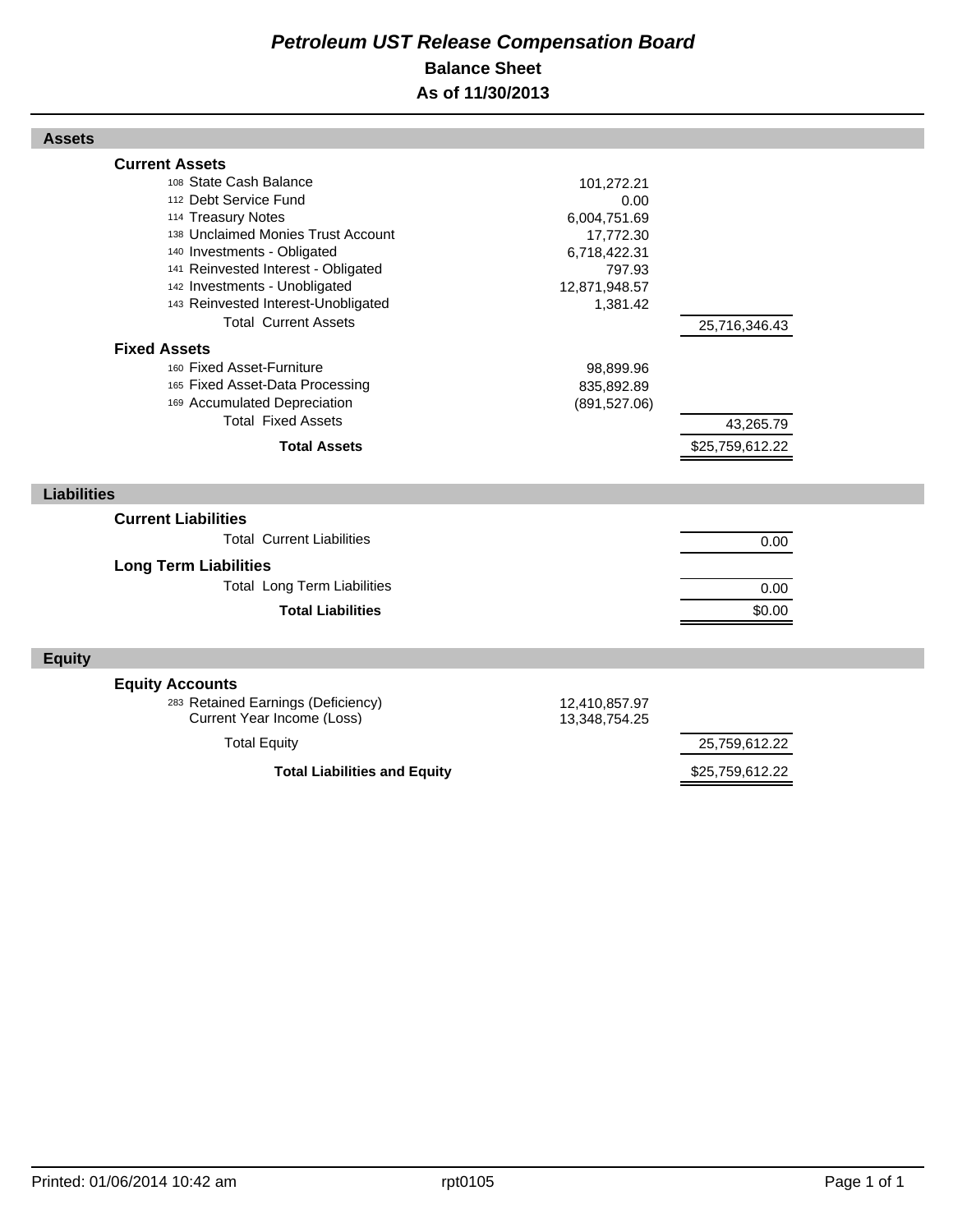## *Petroleum UST Release Compensation Board*  **Income Statement For the Month Ended 11/30/2013**

| <b>Operating Income</b>              |                | <b>Year To Date</b> |
|--------------------------------------|----------------|---------------------|
| <b>Tank Fees</b><br>301              | 51,797.25      | 15,364,726.89       |
| Investment Income<br>303             | 4,136.24       | 32,141.74           |
| <b>Total Operating Income</b>        | 55,933.49      | 15,396,868.63       |
| <b>Operating Expenses</b>            |                |                     |
| <b>Claims Paid</b><br>350            | 508,426.42     | 1,627,515.60        |
| <b>Total Operating Expenses</b>      | 508,426.42     | 1,627,515.60        |
| <b>Administrative Expenses</b>       |                |                     |
| Salaries<br>621                      | 89,500.00      | 300,895.14          |
| <b>Temporary Services</b><br>626     | 0.00           | 3,559.58            |
| Rent<br>634                          | 9,035.21       | 45,176.05           |
| <b>Office Supplies</b><br>638        | 870.63         | 3,618.06            |
| Printing & Copying<br>639            | 192.52         | 2,238.99            |
| Legal & Professional<br>668          | 29,839.56      | 38,514.21           |
| <b>Depreciation Expense</b><br>669   | 1,969.62       | 9,848.10            |
| Travel<br>672                        | 677.04         | 870.64              |
| <b>Employee Expenses</b><br>675      | 1,725.00       | 8,383.63            |
| Telephone<br>680                     | 539.90         | 3,962.65            |
| Postage<br>681                       | 231.40         | 3,715.45            |
| <b>Total Administrative Expenses</b> | 134,580.88     | 420,782.50          |
| <b>Other Income</b>                  |                |                     |
| Miscellaneous Income<br>701          | 3.47           | 125.13              |
| Link Interest Income<br>705          | 76.67          | 58.59               |
| <b>Total Other Income</b>            | 80.14          | 183.72              |
| Net Income (Loss)                    | (\$586,993.67) | \$13,348,754.25     |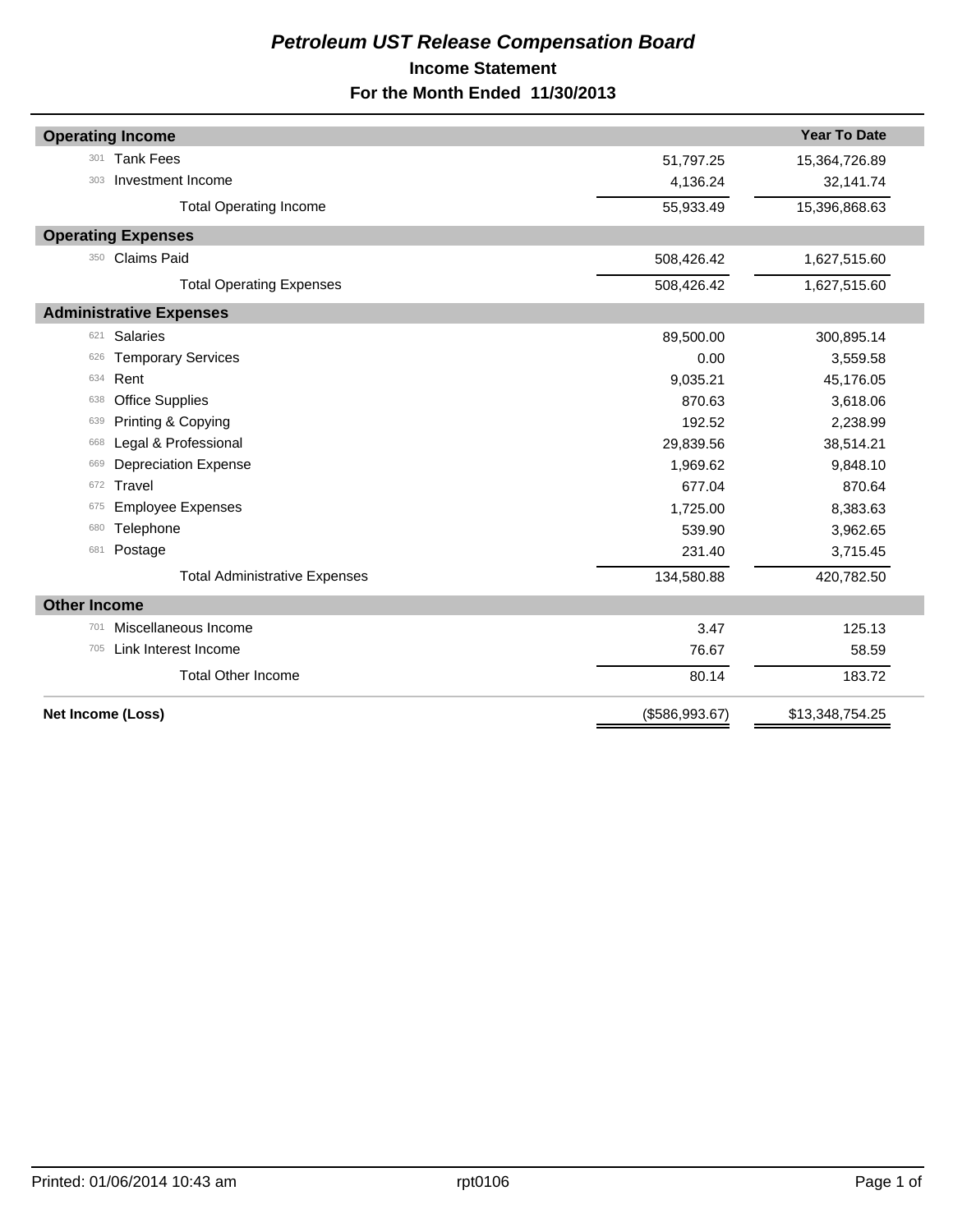## **Trial Balance** *Petroleum UST Release Compensation Board*

## **Transaction Dates 11/01/2013 to 11/30/2013**

|     | Account Account                       | <b>Beginning Balance</b> | Transaction   | <b>Ending Balance</b> |
|-----|---------------------------------------|--------------------------|---------------|-----------------------|
| 108 | <b>State Cash Balance</b>             | 81,966.08                | 19,306.13     | 101,272.21            |
| 114 | <b>Treasury Notes</b>                 | 6,000,983.94             | 3,767.75      | 6,004,751.69          |
| 138 | <b>Unclaimed Monies Trust Account</b> | 17,772.01                | 0.29          | 17,772.30             |
| 140 | Investments - Obligated               | 7,226,848.73             | (508, 426.42) | 6,718,422.31          |
| 141 | Reinvested Interest - Obligated       | 680.90                   | 117.03        | 797.93                |
| 142 | Investments - Unobligated             | 12,871,948.57            | 0.00          | 12,871,948.57         |
| 143 | Reinvested Interest-Unobligated       | 1,170.25                 | 211.17        | 1,381.42              |
| 145 | Link Deposit Receivable               | 100,000.00               | (100,000.00)  | 0.00                  |
| 160 | <b>Fixed Asset-Furniture</b>          | 98,899.96                | 0.00          | 98,899.96             |
| 165 | <b>Fixed Asset-Data Processing</b>    | 835,892.89               | 0.00          | 835,892.89            |
| 169 | <b>Accumulated Depreciation</b>       | (889, 557.44)            | (1,969.62)    | (891, 527.06)         |
| 283 | <b>Retained Earnings (Deficiency)</b> | (12, 410, 857.97)        | 0.00          | (12, 410, 857.97)     |
| 301 | <b>Tank Fees</b>                      | (15,312,929.64)          | (51, 797.25)  | (15,364,726.89)       |
| 303 | Investment Income                     | (28,005.50)              | (4, 136.24)   | (32, 141.74)          |
| 350 | <b>Claims Paid</b>                    | 1,119,089.18             | 508,426.42    | 1,627,515.60          |
| 621 | <b>Salaries</b>                       | 211,395.14               | 89,500.00     | 300,895.14            |
| 626 | <b>Temporary Services</b>             | 3,559.58                 | 0.00          | 3,559.58              |
| 634 | Rent                                  | 36,140.84                | 9,035.21      | 45,176.05             |
| 638 | <b>Office Supplies</b>                | 2,747.43                 | 870.63        | 3,618.06              |
| 639 | Printing & Copying                    | 2,046.47                 | 192.52        | 2,238.99              |
| 668 | Legal & Professional                  | 8,674.65                 | 29,839.56     | 38,514.21             |
| 669 | <b>Depreciation Expense</b>           | 7,878.48                 | 1,969.62      | 9,848.10              |
| 672 | Travel                                | 193.60                   | 677.04        | 870.64                |
| 675 | <b>Employee Expenses</b>              | 6,658.63                 | 1,725.00      | 8,383.63              |
| 680 | Telephone                             | 3,422.75                 | 539.90        | 3,962.65              |
| 681 | Postage                               | 3,484.05                 | 231.40        | 3,715.45              |
| 701 | Miscellaneous Income                  | (121.66)                 | (3.47)        | (125.13)              |
| 705 | Link Interest Income                  | 18.08                    | (76.67)       | (58.59)               |
|     |                                       | 0.00                     | 0.00          | 0.00                  |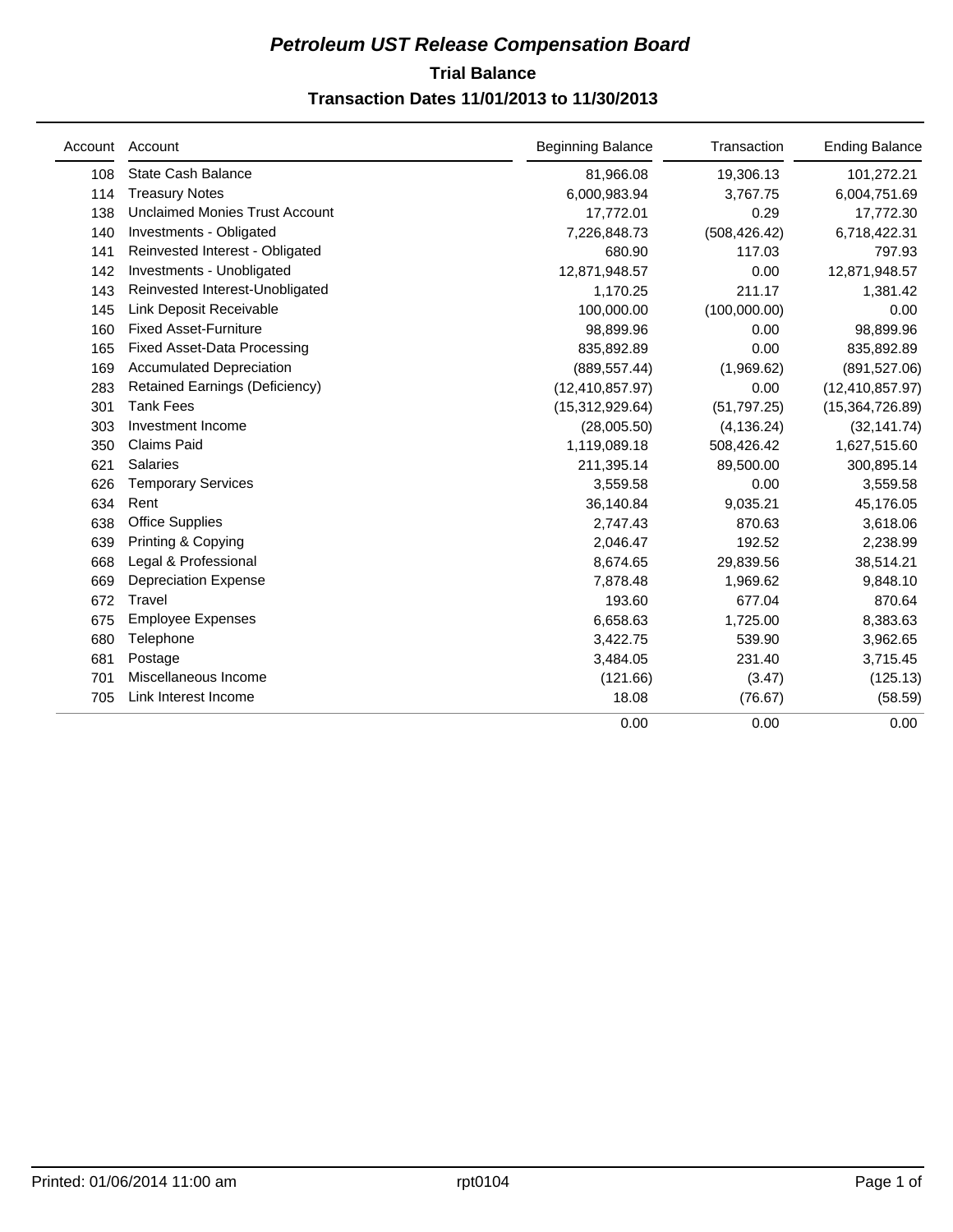#### *MONTHLY INCOME FIGURES AS OF OCTOBER 31, 2013 (CASH BASIS)*

| Fiscal 2014                         |               |             |            |            |                  | % Of          | FY 2014       |
|-------------------------------------|---------------|-------------|------------|------------|------------------|---------------|---------------|
|                                     | July          | August      | September  | October    | <b>Total YTD</b> | <b>Budget</b> | <b>Budget</b> |
| <b>Tank Revenue</b>                 |               |             |            |            |                  |               |               |
| In house collections *              | 12,949,448.00 | 387,201.86  | 93,612.00  | 95,313.00  | 13,525,574.86    |               |               |
| AG collections                      | 25,119.99     | 23,615.25   | 25,470.40  | 15,174.70  | 89,380.34        |               |               |
| Collection costs paid by owner      | (4,428.47)    | (1, 282.73) | (1,770.40) | (1,649.49) | (9, 131.09)      |               |               |
| <b>Total Tank Revenue</b>           | 12,970,139.52 | 409,534.38  | 117,312.00 | 108,838.21 | 13,605,824.11    | 97.18%        | 14,000,000    |
| Interest Income                     |               |             |            |            |                  |               |               |
| Interest Earned **                  | 1,825.02      | 1,760.42    | 1,653.15   | 1,736.91   | 6,975.50         | 27.25%        | 25,600        |
| Unearned Gain/(Loss) on Investments | 7,220.00      | (3,300.00)  | 10,450.00  | 6,660.00   | 21,030.00        |               |               |
| Total Interest Income **            | 9,045.02      | (1,539.58)  | 12,103.15  | 8,396.91   | 28,005.50        |               |               |
| Miscellaneous Income                | 0.00          | 2.85        | 0.12       | 118.69     | 121.66           | 12.17%        | 1,000         |
| <b>Total Income</b>                 | 12,979,184.54 | 407,997.65  | 129,415.27 | 117,353.81 | 13,633,951.27    | 97.20%        | 14,026,600    |
| Claims Expense                      | 156,272.36    | 614,569.87  | 533,260.56 | 446,960.96 | 1,751,063.75     | 19.46%        | 9,000,000     |
| <b>Operating Expenses</b>           |               |             |            |            |                  |               |               |
| <b>Salaries</b>                     | 98,185.95     | 95,057.31   | 93,069.03  | 100,172.15 | 386,484.44       | 31.34%        | 1,233,200     |
| Temp Services *                     | 0.00          | 2,062.78    | 1,496.80   | 0.00       | 3,559.58         | 23.73%        | 15,000        |
| Rent                                | 9,035.21      | 9,035.21    | 9,035.21   | 9,035.21   | 36,140.84        | 33.31%        | 108,500       |
| <b>Office Supplies</b>              | 1,149.17      | 690.57      | 962.03     | 683.24     | 3,485.01         | 21.78%        | 16,000        |
| Printing & Copying *                | 777.23        | 460.39      | 328.39     | 684.73     | 2,250.74         | 15.00%        | 15,000        |
| <b>Staff Development</b>            | 0.00          | 0.00        | 0.00       | 0.00       | 0.00             | 0.00%         | 2,000         |
| Advertising                         | 0.00          | 0.00        | 0.00       | 0.00       | 0.00             | 0.00%         | 2,000         |
| Legal & Professional                |               |             |            |            |                  |               |               |
| <b>L&amp;P</b> services             | 1,806.41      | 12,285.63   | 550.22     | 17,275.63  | 31,917.89        |               |               |
| Collection costs                    | 2,339.98      | 3,057.91    | 21,736.05  | 4,544.74   | 31,678.68        |               |               |
| Collection costs paid by owner      | (4,428.47)    | (1, 282.73) | (1,770.40) | (1,649.49) | (9, 131.09)      |               |               |
| Total L & P Expense                 | (282.08)      | 14,060.81   | 20,515.87  | 20,170.88  | 54,465.48        | 18.16%        | 300,000       |
| Travel                              | 138.00        | 0.00        | 521.20     | (327.60)   | 331.60           | 6.63%         | 5,000         |
| <b>Employee Expenses</b>            | 1,460.00      | 1,725.00    | 1,748.63   | 1,725.00   | 6,658.63         | 31.26%        | 21,300        |
| Telephone                           | 966.62        | 981.74      | 540.06     | 1,412.51   | 3,900.93         | 35.46%        | 11,000        |
| Postage *                           | 16,899.86     | 187.98      | 129.00     | 3,096.12   | 20,312.96        | 67.71%        | 30,000        |
| Depreciation                        | 1,958.37      | 1,980.87    | 1,969.62   | 1,969.62   | 7,878.48         | 27.17%        | 29,000        |
| <b>Total Operating Expenses</b>     | 130,288.33    | 126,242.66  | 130,315.84 | 138,621.86 | 525,468.69       | 29.39%        | 1,788,000     |
| Net Income (Cash method)            |               |             |            |            | 11,357,418.83    |               |               |

\* Extremely cylical; occurs mainly during and as a result of the fee assessment period.

\*\* Includes linked deposit interest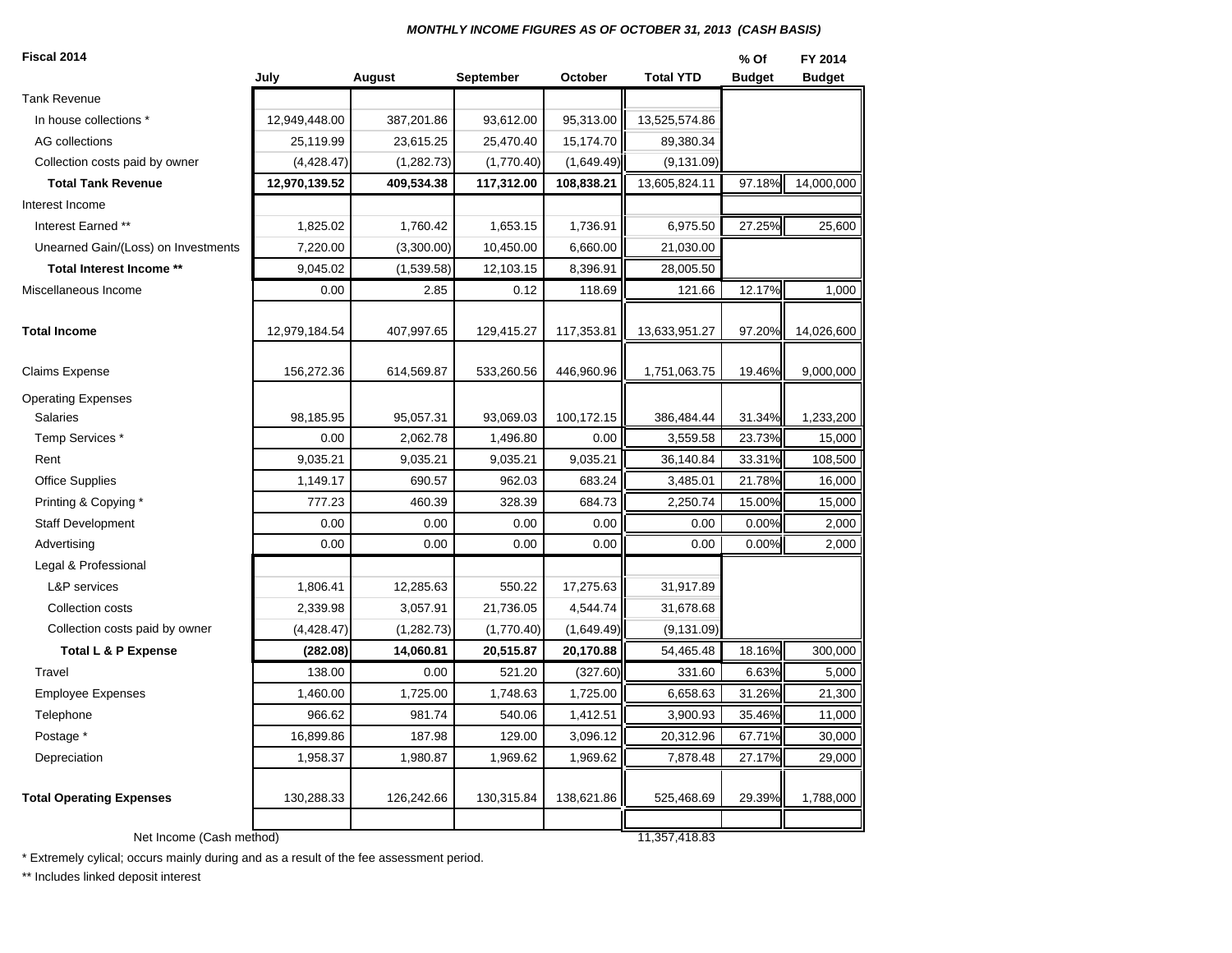## *Petroleum UST Release Compensation Board*  **Balance Sheet As of 10/31/2013**

| <b>Assets</b>                                                                                                                                                                                                                                                                                                     |                                                                                                       |                               |  |
|-------------------------------------------------------------------------------------------------------------------------------------------------------------------------------------------------------------------------------------------------------------------------------------------------------------------|-------------------------------------------------------------------------------------------------------|-------------------------------|--|
| <b>Current Assets</b><br>108 State Cash Balance<br>112 Debt Service Fund<br>114 Treasury Notes<br>138 Unclaimed Monies Trust Account<br>140 Investments - Obligated<br>141 Reinvested Interest - Obligated<br>142 Investments - Unobligated<br>143 Reinvested Interest-Unobligated<br><b>Total Current Assets</b> | 81,966.08<br>0.00<br>6,000,983.94<br>17,772.01<br>7,226,848.73<br>680.90<br>12,871,948.57<br>1,170.25 | 26,201,370.48                 |  |
| <b>Fixed Assets</b>                                                                                                                                                                                                                                                                                               |                                                                                                       |                               |  |
| 145 Link Deposit Receivable<br>160 Fixed Asset-Furniture<br>165 Fixed Asset-Data Processing<br>169 Accumulated Depreciation<br><b>Total Fixed Assets</b><br><b>Total Assets</b>                                                                                                                                   | 100,000.00<br>98,899.96<br>835,892.89<br>(889, 557.44)                                                | 145,235.41<br>\$26,346,605.89 |  |
|                                                                                                                                                                                                                                                                                                                   |                                                                                                       |                               |  |
| <b>Liabilities</b>                                                                                                                                                                                                                                                                                                |                                                                                                       |                               |  |
| <b>Current Liabilities</b><br><b>Total Current Liabilities</b><br><b>Long Term Liabilities</b><br><b>Total Long Term Liabilities</b><br><b>Total Liabilities</b>                                                                                                                                                  |                                                                                                       | 0.00<br>0.00<br>\$0.00        |  |
| <b>Equity</b>                                                                                                                                                                                                                                                                                                     |                                                                                                       |                               |  |
| <b>Equity Accounts</b><br>283 Retained Earnings (Deficiency)<br><b>Current Year Income (Loss)</b>                                                                                                                                                                                                                 | 12,410,857.97<br>13,935,747.92                                                                        |                               |  |
| <b>Total Equity</b>                                                                                                                                                                                                                                                                                               |                                                                                                       | 26,346,605.89                 |  |
| <b>Total Liabilities and Equity</b>                                                                                                                                                                                                                                                                               |                                                                                                       | \$26,346,605.89               |  |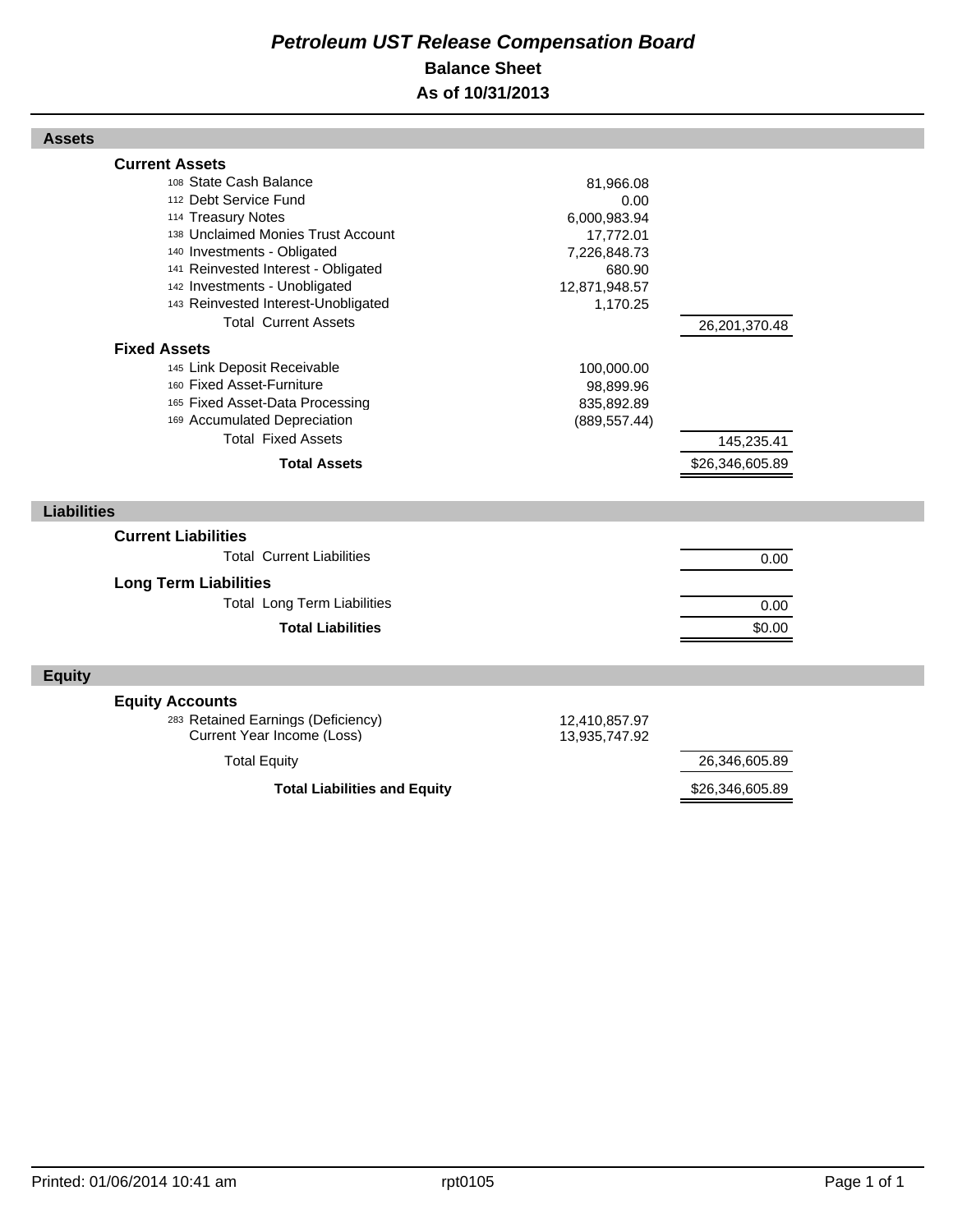## *Petroleum UST Release Compensation Board*  **Income Statement For the Month Ended 10/31/2013**

| <b>Operating Income</b>              |                | <b>Year To Date</b> |
|--------------------------------------|----------------|---------------------|
| <b>Tank Fees</b><br>301              | 108,838.21     | 15,312,929.64       |
| Investment Income<br>303             | 8,396.91       | 28,005.50           |
| <b>Total Operating Income</b>        | 117,235.12     | 15,340,935.14       |
| <b>Operating Expenses</b>            |                |                     |
| <b>Claims Paid</b><br>350            | 446,960.96     | 1,119,089.18        |
| <b>Total Operating Expenses</b>      | 446,960.96     | 1,119,089.18        |
| <b>Administrative Expenses</b>       |                |                     |
| <b>Salaries</b><br>621               | 130,300.00     | 211,395.14          |
| <b>Temporary Services</b><br>626     | 0.00           | 3,559.58            |
| Rent<br>634                          | 9,035.21       | 36,140.84           |
| <b>Office Supplies</b><br>638        | 683.24         | 2,747.43            |
| Printing & Copying<br>639            | 684.73         | 2,046.47            |
| Legal & Professional<br>668          | 20,170.88      | 8,674.65            |
| <b>Depreciation Expense</b><br>669   | 1,969.62       | 7,878.48            |
| Travel<br>672                        | (327.60)       | 193.60              |
| <b>Employee Expenses</b><br>675      | 1,725.00       | 6,658.63            |
| Telephone<br>680                     | 1,412.51       | 3,422.75            |
| Postage<br>681                       | 3,096.12       | 3,484.05            |
| <b>Total Administrative Expenses</b> | 168,749.71     | 286,201.62          |
| <b>Other Income</b>                  |                |                     |
| Miscellaneous Income<br>701          | 118.69         | 121.66              |
| Link Interest Income<br>705          | 0.00           | (18.08)             |
| <b>Total Other Income</b>            | 118.69         | 103.58              |
| Net Income (Loss)                    | (\$498,356.86) | \$13,935,747.92     |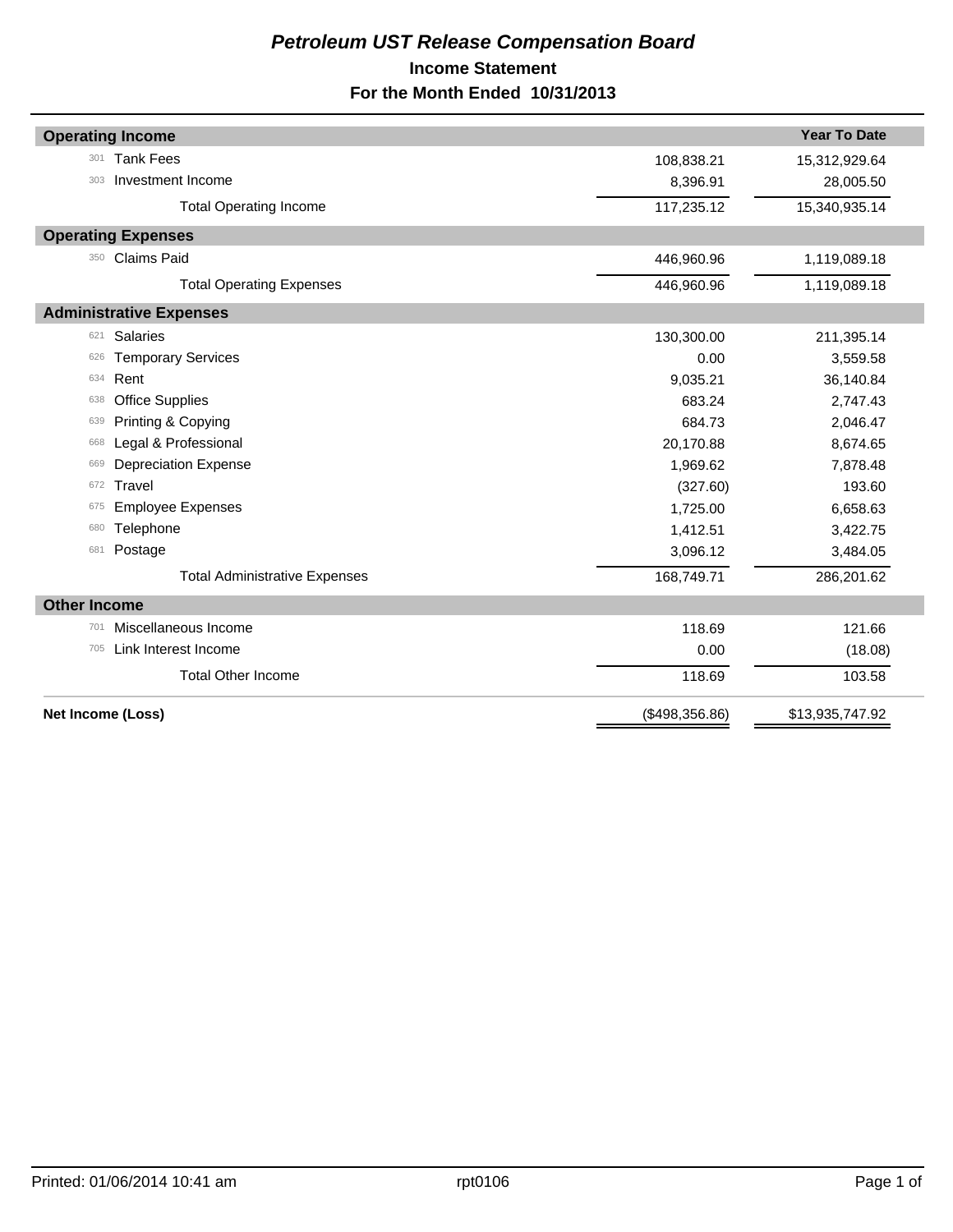## **Trial Balance** *Petroleum UST Release Compensation Board*

## **Transaction Dates 10/01/2013 to 10/31/2013**

|     | Account Account                       | <b>Beginning Balance</b> | Transaction   | <b>Ending Balance</b> |
|-----|---------------------------------------|--------------------------|---------------|-----------------------|
| 108 | <b>State Cash Balance</b>             | 100,855.90               | (18, 889.82)  | 81,966.08             |
| 114 | <b>Treasury Notes</b>                 | 5,993,054.64             | 7,929.30      | 6,000,983.94          |
| 138 | <b>Unclaimed Monies Trust Account</b> | 17,771.63                | 0.38          | 17,772.01             |
| 140 | Investments - Obligated               | 7,712,717.33             | (485, 868.60) | 7,226,848.73          |
| 141 | Reinvested Interest - Obligated       | 517.80                   | 163.10        | 680.90                |
| 142 | Investments - Unobligated             | 12,871,948.57            | 0.00          | 12,871,948.57         |
| 143 | Reinvested Interest-Unobligated       | 891.85                   | 278.40        | 1,170.25              |
| 145 | Link Deposit Receivable               | 100,000.00               | 0.00          | 100,000.00            |
| 160 | <b>Fixed Asset-Furniture</b>          | 101,884.71               | (2,984.75)    | 98,899.96             |
| 165 | <b>Fixed Asset-Data Processing</b>    | 835,892.89               | 0.00          | 835,892.89            |
| 169 | <b>Accumulated Depreciation</b>       | (890, 572.57)            | 1,015.13      | (889, 557.44)         |
| 283 | <b>Retained Earnings (Deficiency)</b> | (12, 410, 857.97)        | 0.00          | (12, 410, 857.97)     |
| 301 | <b>Tank Fees</b>                      | (15, 204, 091.43)        | (108, 838.21) | (15,312,929.64)       |
| 303 | Investment Income                     | (19,608.59)              | (8,396.91)    | (28,005.50)           |
| 350 | <b>Claims Paid</b>                    | 672,128.22               | 446,960.96    | 1,119,089.18          |
| 621 | <b>Salaries</b>                       | 81,095.14                | 130,300.00    | 211,395.14            |
| 626 | <b>Temporary Services</b>             | 3,559.58                 | 0.00          | 3,559.58              |
| 634 | Rent                                  | 27,105.63                | 9,035.21      | 36,140.84             |
| 638 | <b>Office Supplies</b>                | 2,064.19                 | 683.24        | 2,747.43              |
| 639 | Printing & Copying                    | 1,361.74                 | 684.73        | 2,046.47              |
| 668 | Legal & Professional                  | (11, 496.23)             | 20,170.88     | 8,674.65              |
| 669 | <b>Depreciation Expense</b>           | 5,908.86                 | 1,969.62      | 7,878.48              |
| 672 | Travel                                | 521.20                   | (327.60)      | 193.60                |
| 675 | <b>Employee Expenses</b>              | 4,933.63                 | 1,725.00      | 6,658.63              |
| 680 | Telephone                             | 2,010.24                 | 1,412.51      | 3,422.75              |
| 681 | Postage                               | 387.93                   | 3,096.12      | 3,484.05              |
| 701 | Miscellaneous Income                  | (2.97)                   | (118.69)      | (121.66)              |
| 705 | Link Interest Income                  | 18.08                    | 0.00          | 18.08                 |
|     |                                       | 0.00                     | 0.00          | 0.00                  |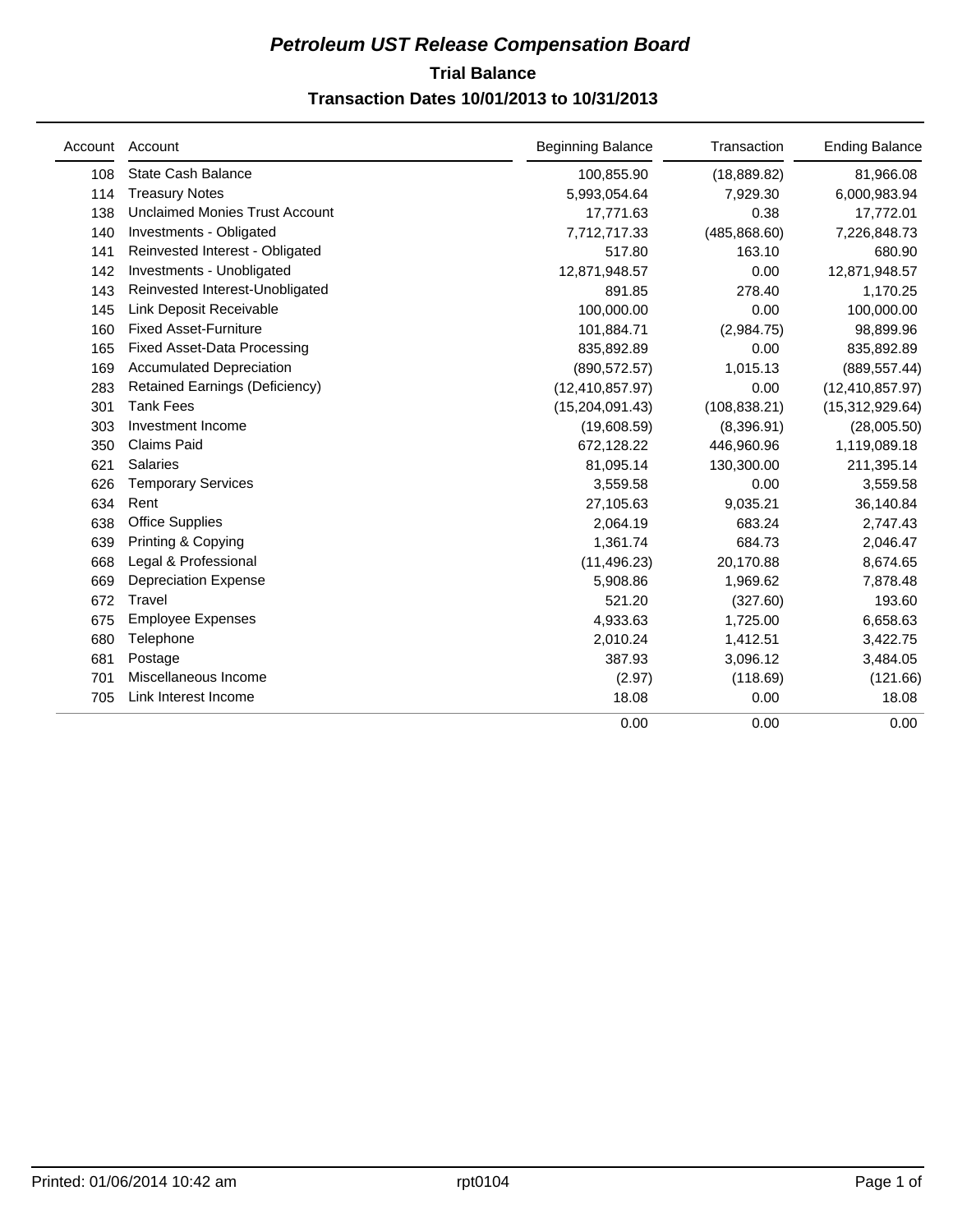#### **PETROLEUM UST RELEASE COMPENSATION BOARD PROGRAM YEAR 2013 COMPLIANCE / FEE ASSESSMENT REPORT AS OF DECEMBER 31, 2013**

|                                                                                                   | PY 2013<br>As of 12/31/2013 | PY 2013<br>As of 10/31/2013 | <b>Increase from</b><br><b>Nov. Meeting</b>                                     | <b>PY 2012</b><br>$(7/1/12 - 6/30/13)$ | <b>PY 2011</b><br>$(7/1/11 - 6/30/12)$ | PY 2010<br>$(7/1/10 - 6/30/11)$ | <b>PY 2009</b><br>$(7/1/09 - 6/30/10)$ | <b>Percent of</b><br>PY 2013/PY 2012 |
|---------------------------------------------------------------------------------------------------|-----------------------------|-----------------------------|---------------------------------------------------------------------------------|----------------------------------------|----------------------------------------|---------------------------------|----------------------------------------|--------------------------------------|
| <b>Refunds</b>                                                                                    |                             |                             |                                                                                 |                                        |                                        |                                 |                                        |                                      |
| Amount of Refunds Paid                                                                            | \$53,425 (a)                | \$36,615                    | \$16,810                                                                        | \$273,165                              | $$387,524$ (a)                         | \$214,842                       | \$106,391                              | 20%                                  |
| Number of Refunds Paid                                                                            | 103                         | 69                          | 34                                                                              | 636                                    | 525                                    | 423                             | 225                                    | 16%                                  |
| Number of Owners Paid Refunds                                                                     | 55                          | 38                          | 17                                                                              | 220                                    | 226                                    | 205                             | 131                                    | 25%                                  |
| Number of Pending Refunds                                                                         | 2,943                       | 2,922                       | 21                                                                              |                                        |                                        |                                 |                                        |                                      |
| Amount of Pending Refunds                                                                         | \$1,388,996                 | \$1,391,781                 | $($ \$2,785)                                                                    |                                        |                                        |                                 |                                        |                                      |
| <b>Collections</b>                                                                                |                             |                             |                                                                                 |                                        |                                        |                                 |                                        |                                      |
| Amount of Refunds Used to Offset Outstanding Fees                                                 | \$78,025                    | \$75,950                    | \$2,075                                                                         | \$51,194                               | \$68,517                               | \$48,700                        | \$33,950                               | 152%                                 |
| Amount Collected by Attorney General/Special Counsel                                              | \$113,974                   | \$89,380                    | \$24,594                                                                        | \$384,008                              | \$448,231                              | \$371,668 (b)                   | \$370,397 (b)                          | 30%                                  |
| <b>Collection Costs</b>                                                                           | \$40,258                    | \$31,879                    | \$8,379                                                                         | \$115,310                              | \$142,714                              |                                 |                                        |                                      |
| Amount Collected by AG/SC, Less Collection Costs                                                  | \$73,716                    | \$57,501                    | \$16,215                                                                        | \$268,698                              | \$305,517                              |                                 |                                        |                                      |
| Number of Accounts Certified to the AG's office                                                   | 79                          | 79                          |                                                                                 | 604                                    | 687                                    | 592                             | 513                                    | 13%                                  |
| Number of Owners Certified to the AG's office                                                     | 23                          | 23                          |                                                                                 | 226                                    | 250                                    | 240                             | 233                                    | 10%                                  |
| Amount Certified to the AG's office                                                               | \$127,880                   | \$127,880                   | $\Omega$                                                                        | \$1,939,685                            | \$1,687,168                            | \$1,820,115                     | \$1,555,520                            | 7%                                   |
| <b>Appeals</b>                                                                                    |                             |                             |                                                                                 |                                        |                                        |                                 |                                        |                                      |
| Orders Pursuant to Law                                                                            | $7^*$                       |                             | *Current: 5 - under review; 1 hearing scheduled; 1 settlement agreement pending |                                        |                                        |                                 |                                        |                                      |
| Determination to Deny a Certificate of Coverage                                                   | $2***$                      |                             | **Current: 1 - under review; 1 hearing scheduled                                |                                        |                                        |                                 |                                        |                                      |
| <b>Ability to Pay Applications</b><br>Ability to Pay Applications Pending Review                  | 5                           |                             |                                                                                 |                                        |                                        |                                 |                                        |                                      |
|                                                                                                   |                             |                             |                                                                                 |                                        |                                        |                                 |                                        |                                      |
| COC Applications (As of 1/2/14)<br>COC Application/Fee Statements Sent - annual mailing           | 3,477                       |                             |                                                                                 | 3,538                                  | 3,595                                  | 3,674                           | 3,694                                  | 98%                                  |
| # of Owners Issued COC                                                                            | 3,085                       | 3,027                       | 58                                                                              | 3,243                                  | 3,254                                  | 3,258                           | 3,264                                  | 95%                                  |
| # of Owners w/COCs In-Process                                                                     | 200                         | 227                         | (27)                                                                            | n/a                                    | n/a                                    | n/a                             | n/a                                    |                                      |
| # of Owners w/Unresolved Pending Denials of COC                                                   | 62                          | 45                          | 17                                                                              | 5                                      | 3                                      | 2                               | $\overline{c}$                         |                                      |
| # of Owners w/Unresolved Determinations Denying COC                                               | 18                          | $\overline{1}$              | 17                                                                              | 154                                    | 164                                    | 207                             | 241                                    |                                      |
| <b>Unclaimed Monies/Refunds Pending</b>                                                           |                             |                             |                                                                                 |                                        |                                        |                                 |                                        |                                      |
| Owners on Unclaimed Monies List (Uncashed Checks)                                                 | 55                          |                             |                                                                                 |                                        |                                        |                                 |                                        |                                      |
| Amount of Unclaimed Monies (Uncashed Checks)<br>Owners with Refunds Pending - More Info Requested | \$37,795<br>57              |                             |                                                                                 |                                        |                                        |                                 |                                        |                                      |
| Amount of Refunds Pending with More Info Requested                                                | \$62,555                    |                             |                                                                                 |                                        |                                        |                                 |                                        |                                      |

**(a) Program year 2013 refund goal - \$250,000. PY 2013 as of 12/31/13: \$53,425 (21%). PY 2012 goal \$275,000. Total - \$273,165 (99%). PY 2011 goal - \$250,000. Total - \$387,524 (155%).** 

**(b) Amount includes AG and Special Counsel fees paid by Board**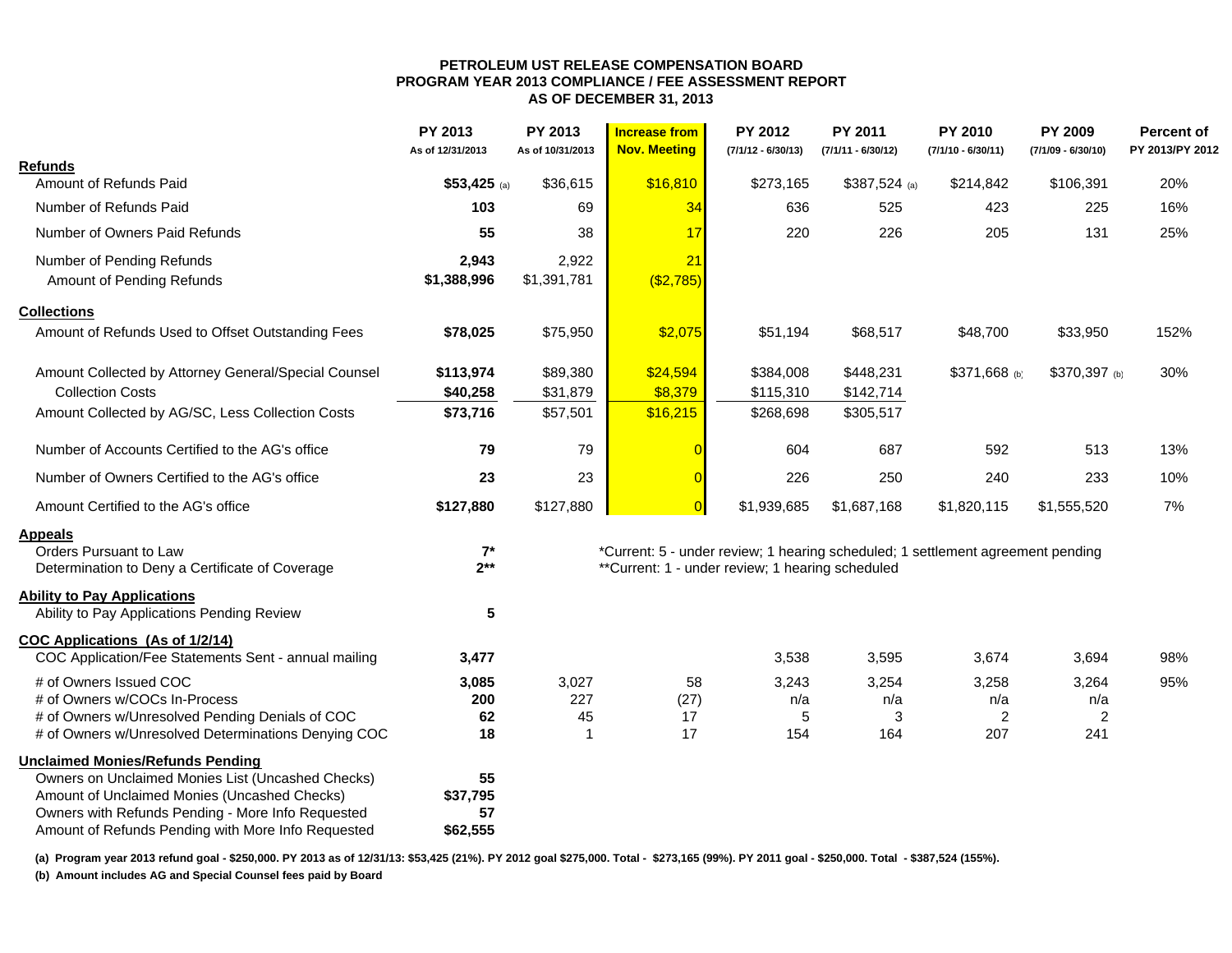## CLAIMS STATISTICS REPORT January 2, 2014

| Total Number of all Sites                         | 2914            |
|---------------------------------------------------|-----------------|
| <b>Face Value of all Claims</b>                   | \$429,233,187   |
| Total Deductible Used for Settled Claims          | (\$92,855,489)  |
| Deductible Remaining for Open Claims              | (\$9,264,826)   |
| Net Value                                         | \$327,112,872   |
| <b>Total Disallowed Costs</b>                     | (\$77,214,833)  |
| Total Payments & Installments                     | (\$219,994,668) |
| Maximum Liability of Unpaid Claims                | \$29,903,371    |
| Total Average Gross Value per Closed Site         | \$128,584       |
| Total Average Net Value per Closed Site           | \$95,334        |
| Total Average Payout per Closed Site (2169 sites) | \$68,973        |

Costs for Sites Cleaned Up Exclusively Under BUSTR's 1999, 2005 and/or 2012 Corrective Action Rule

| Above the Deductible (155 sites):                  |      |           |
|----------------------------------------------------|------|-----------|
| Average clean-up costs per site:                   |      | \$111,786 |
| Average claim payout per site:                     |      | \$42,985  |
| Above and Below the Deductible (326 sites)         |      |           |
| Average clean-up costs per site:                   |      | \$68,133  |
| Average claim payout per site:                     |      | \$20,438  |
| Breakdown of all claim packages                    |      |           |
| <b>Work in Progress: Open Claims</b>               |      |           |
| Number of Claims with More Information Requested   | 5    |           |
| Number of Claims with More Information Received    | 6    |           |
| Number of Pending Reviewable Claims                | 1788 |           |
| Total Open Claims                                  |      | 1,799     |
| <b>Settled/Closed Claims</b>                       |      |           |
| Number of Settled Claims                           | 4913 |           |
| Number of Closed Claims                            | 7997 |           |
| Below Deductible/NFA closed without review/Revoked | 657  |           |
| Number of Claims on Waiting List                   | 71   |           |
| Total Settled Claims                               |      | 13,638    |
| <b>Held Claims</b>                                 |      |           |
| Number of Claims with Appeals Outstanding          | 18   |           |
| Number of Claims Below the Deductible              | 275  |           |
| <b>Total Held Claims</b>                           |      | 293       |
| Total Number of Claims                             |      | 15,730    |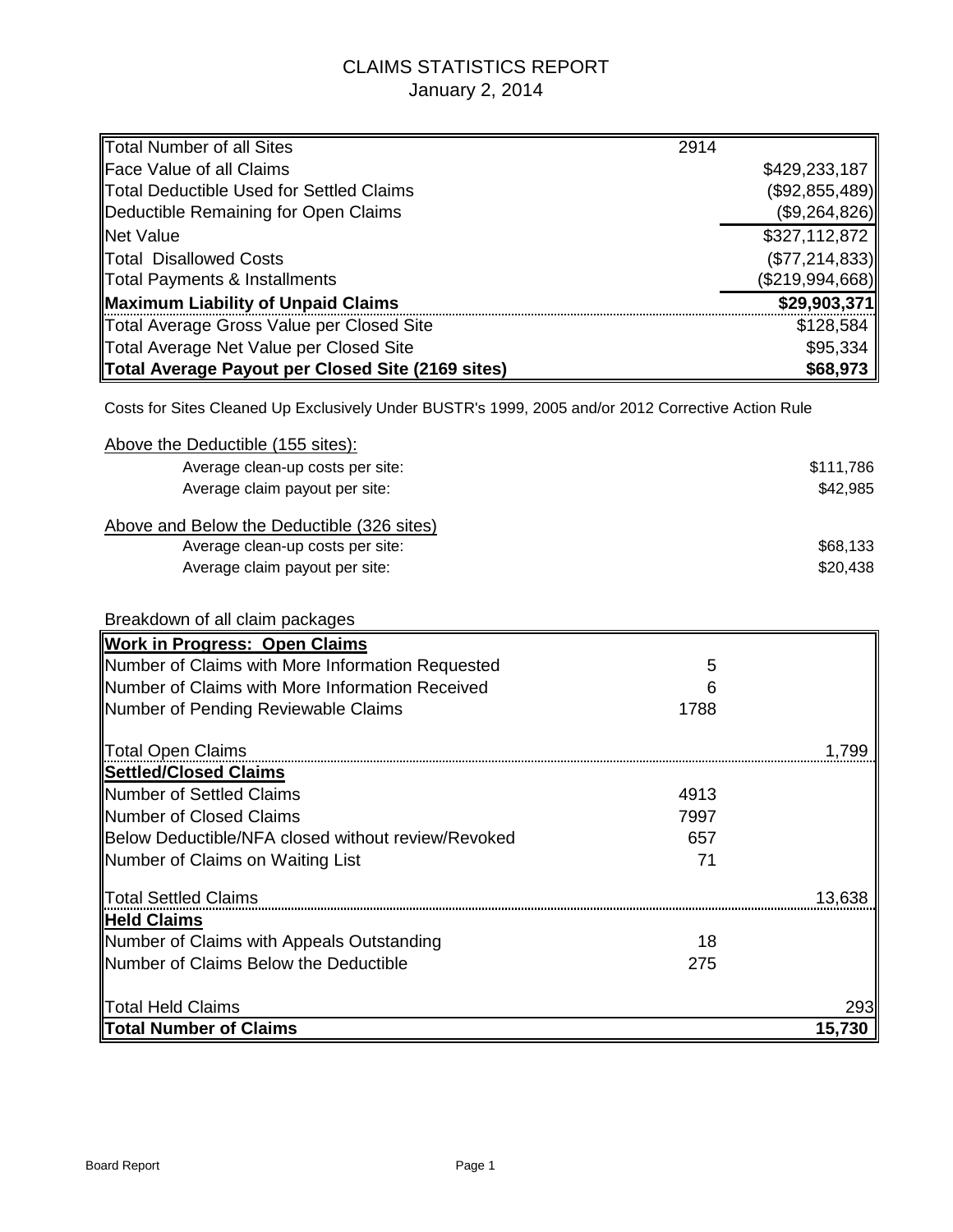#### **CLAIM SETTLEMENT SUMMARY**

| <b>YEAR</b>        | <b>CLAIMS REC'D</b>             | <b>SETTLED</b> | $RVK/BD-NFA1$           | <b>NET VALUE</b>  | <b>DISALLOWED</b> | <b>SETTLEMENT</b>               |                           | PAYOUT            |
|--------------------|---------------------------------|----------------|-------------------------|-------------------|-------------------|---------------------------------|---------------------------|-------------------|
| 2004               | 743 (\$14.527M)                 | 685            | 47                      | \$14,072,003      | \$3,886,634       | \$10,166,903                    |                           | 72.2%             |
| <b>AVG/MONTH</b>   | 62 (\$1.210M)                   | 61             |                         |                   |                   | <b>AVERAGE PAYOUT PER CLAIM</b> | $\boldsymbol{\mathsf{s}}$ | 14,842            |
| 2005               | 823 (\$13.235M)                 | 782            | 26                      | \$14,605,477      | \$4,377,921       | \$10,184,085                    |                           | 69.7%             |
|                    |                                 |                |                         |                   |                   |                                 |                           |                   |
| <b>AVG/MONTH</b>   | 69 (\$1.103M)                   | 67             |                         |                   |                   | <b>AVERAGE PAYOUT PER CLAIM</b> | $\mathbf{s}$              | 13,023            |
| 2006               | 971 (\$12.874M)                 | 790            | 48                      | \$14,231,096      | \$4,708,846       | \$9,446,002                     |                           | 66.4%             |
| <b>AVG/MONTH</b>   | 81 (\$1.073M)                   | 70             |                         |                   |                   | <b>AVERAGE PAYOUT PER CLAIM</b> | \$                        | 11,957            |
| 2007               | 916 (\$13.177M)                 | 738            | 65                      | \$11,727,341      | \$4,467,443       | \$7,259,898                     |                           | 61.9%             |
| <b>AVG/MONTH</b>   | 76 (\$1.098M)                   | 67             |                         |                   |                   | <b>AVERAGE PAYOUT PER CLAIM</b> | \$                        | 9,837             |
| 2008               | 867 (\$12.409M)                 | 752            | 52                      | \$11,602,241      | \$3,631,544       | \$8,191,840                     |                           | 70.6%             |
| <b>AVG/MONTH</b>   | 72 (\$1.034M)                   | 67             |                         |                   |                   | <b>AVERAGE PAYOUT PER CLAIM</b> | \$                        | 10,893            |
|                    | <b>CLAIMS REC'D</b>             | <b>SETTLED</b> | RVK/BD-NFA <sup>1</sup> | <b>FACE VALUE</b> | DISALLOWED        | DEDUCTIBLE USED                 |                           | <b>SETTLEMENT</b> |
| 2009               | 799 (\$11.078 M)                | 723            | 38                      | \$14,606,030      | \$3,892,253       | \$3,081,606                     | \$                        | 7,632,171         |
| <b>AVG/MONTH</b>   | 67 (\$0.923 M)                  | 63             |                         |                   |                   | <b>AVERAGE PAYOUT PER CLAIM</b> | \$                        | 10,556            |
| <b>PERCENTAGES</b> |                                 |                |                         |                   | 26.6%             |                                 |                           | 66.2%             |
| 2010               | 808 (\$11.406 M)                | 705            | 52                      | \$12,639,804      | \$3,016,429       | \$2,582,211                     | \$                        | 7,041,164         |
| <b>AVG/MONTH</b>   | 67 (\$0.951 M)                  | 63             |                         |                   |                   | <b>AVERAGE PAYOUT PER CLAIM</b> | \$                        | 9,987             |
| <b>PERCENTAGES</b> |                                 |                |                         |                   | 23.9%             |                                 |                           | 70.0%             |
| 2011               | 794 (\$10.536 M)                | 725            | 94                      | \$13,320,431      | \$2,755,350       | \$3,537,439                     | \$                        | 7,027,642         |
| <b>AVG/MONTH</b>   | 66 (\$0.878 M)                  | 68             |                         |                   |                   | <b>AVERAGE PAYOUT PER CLAIM</b> | \$                        | 9,693             |
| <b>PERCENTAGES</b> |                                 |                |                         |                   | 20.7%             |                                 |                           | 71.8%             |
| 2012               | 731 (\$10.055 M)                | 697            | 53                      | \$11,779,357      | \$2,408,971       | \$2,374,716                     | \$                        | 6,737,103         |
| <b>AVG/MONTH</b>   | 61                              | 63             |                         |                   |                   | <b>AVERAGE PAYOUT PER CLAIM</b> | \$                        | 9,665.86          |
| <b>PERCENTAGES</b> |                                 |                |                         |                   | 20.5%             |                                 |                           | 71.6%             |
| PROGRAM YEAR 2013  |                                 |                |                         |                   |                   |                                 |                           |                   |
| <b>MONTH</b>       | <b>CLAIMS REC'D</b>             | <b>SETTLED</b> | $RVK/BD-NFA1$           | <b>FACE VALUE</b> | <b>DISALLOWED</b> | DEDUCTIBLE USED                 |                           | <b>SETTLEMENT</b> |
| $Jul-13$           | 93 (\$1.672 M)                  | 62             | $\boldsymbol{0}$        | \$936,818         | \$125,991         | \$326,013                       |                           | \$484,814         |
| Aug- $13$          | 100 (\$0.766 M)                 | 58             | $\boldsymbol{0}$        | \$727,356         | \$62,555          | \$96,452                        |                           | \$568,350         |
| $Sep-13$           | 77 (\$0.808 M)                  | 55             | $\boldsymbol{0}$        | \$633,763         | \$157,359         | \$298,101                       |                           | \$178,303         |
| Oct- $13$          | 75 (\$0.837 M)                  | 94             | 25                      | \$1,533,177       | \$280,187         | \$464,121                       |                           | \$788,869         |
| $Nov-13$           | 71 (\$0.881 M)                  | 71             | $\boldsymbol{0}$        | \$941,021         | \$142,255         | \$127,037                       |                           | \$671,729         |
| $Dec-13$           | 66 (\$1.172 M)                  | 49             | $\overline{0}$          | \$974,376         | \$237,622         | \$190,351                       |                           | \$546,403         |
| $Jan-14$           |                                 |                |                         |                   |                   |                                 |                           |                   |
| Feb-14             |                                 |                |                         |                   |                   |                                 |                           |                   |
| Mar-14             |                                 |                |                         |                   |                   |                                 |                           |                   |
| Apr-14             |                                 |                |                         |                   |                   |                                 |                           |                   |
| $May-14$           |                                 |                |                         |                   |                   |                                 |                           |                   |
| $Jun-14$           |                                 |                |                         |                   |                   |                                 |                           |                   |
| <b>TOTAL</b>       | 482 (\$6.132 M)                 | 389            | 25                      | \$5,746,511       | \$1,005,969       | \$1,502,074                     |                           | \$3,238,468       |
| <b>AVG/MONTH</b>   | 80                              | 69             |                         |                   |                   |                                 |                           |                   |
| <b>PERCENTAGES</b> |                                 |                |                         |                   | 17.5%             |                                 |                           | 76.3%<br>\$8,325  |
|                    | <b>AVERAGE PAYOUT PER CLAIM</b> |                |                         |                   |                   |                                 |                           |                   |

A Includes a settlement agreement in PY 2003 with a major oil company for 66 claims for \$663,775 (a payout percentage of 45.5%)

<sup>B</sup>Includes a settlement agreement in PY 2004 with a major oil company for 98 claims for \$1,100,000 (a payout percentage of 59.2%)

<sup>C</sup>Includes a settlement agreement in PY 2004 with a major oil company for 33 claims for \$417,500 (a payout percentage of 76.6%)

<sup>D</sup>Includes a settlement agreement in PY 2005 with a major oil company for 89 claims for \$912,000 (a payout percentage of 62.5%)

<sup>E</sup>Includes a settlement agreement in PY 2006 with a major oil company for 124 claims for \$1,832,000 (a payout percentage of 63.5%)

Fincludes a settlement agreement in PY 2008 with a major oil company for 136 claims for \$1,820,000 (a payout percentage of 60.8%) GIncludes a settlement agreement in PY 2009 with a major oil company for 96 claims for \$1,215,000 (a payout percentage of 46.9%)

<sup>1</sup>Eligibility revoked and/or Below Deductible claims with an NFA are not included in the claims payout statistics.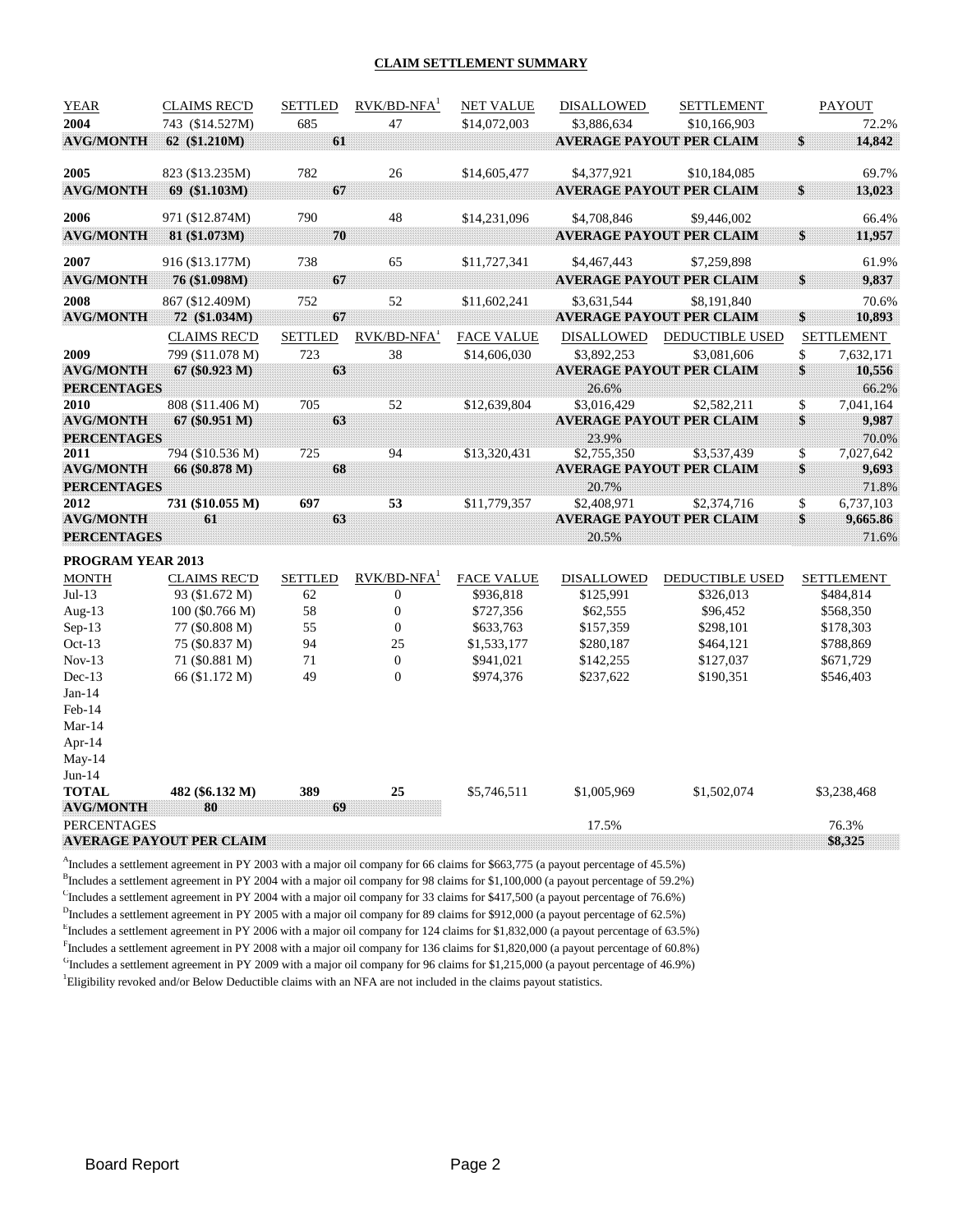## **ELIGIBILITY STATISTICS REPORT**

January 2, 2014

### **Breakdown of Applications**

| More Info Requested            | $\theta$ |
|--------------------------------|----------|
| In Review                      | 13       |
| <b>Total Open Applications</b> | 13       |

*Eligibility Determinations Under Appeal 3*

|                | <b>REC'D</b>     | <b>APP'D</b>     | <b>DENIED</b>   | No Release           | 88             | 30.7% |
|----------------|------------------|------------------|-----------------|----------------------|----------------|-------|
| <b>PY 2003</b> | 78               | 66               | 42              | Late Filing          | 63             | 22.0% |
| Average/mo.    | $\overline{7}$   | $\boldsymbol{9}$ |                 | No Valid COC         | 34             | 11.8% |
|                |                  |                  |                 | Abandoned/Out of     |                |       |
|                |                  |                  |                 | Compliance Tank      | 30             | 10.5% |
| <b>PY 2004</b> | 72               | 79               | 48              | No CA Required       | 16             | 5.6%  |
| Average/mo.    | 6                | 11               |                 | Pre-Fund Release     | 9              | 3.1%  |
|                |                  |                  |                 | Incomplete App       | 9              | 3.1%  |
| <b>PY 2005</b> | 96               | 71               | 34              | <b>Untimely Fees</b> | $\overline{4}$ | 1.4%  |
| Average/mo.    | 8                | $\boldsymbol{9}$ |                 | No Fee Payment       | 3              | 1.0%  |
|                |                  |                  |                 | No Response          | 3              | 1.0%  |
| <b>PY 2006</b> | 109              | 69               | 34              | Other                | 28             | 9.8%  |
| Average/mo.    | 9                | $\boldsymbol{9}$ |                 | Total                | 287            |       |
|                |                  |                  |                 |                      |                |       |
| <b>PY 2007</b> | 108              | 71               | 29              |                      |                |       |
| Average/mo.    | $\boldsymbol{9}$ | 8                |                 |                      |                |       |
| <b>PY 2008</b> | 96               | 63               | 30              |                      |                |       |
| Average/mo.    | 8                | 8                |                 |                      |                |       |
| <b>PY 2009</b> | 85               | 81               | 20              |                      |                |       |
| Average/mo.    | $\overline{7}$   | 8                |                 |                      |                |       |
| <b>PY 2010</b> | 38               | 48               | 18              |                      |                |       |
| Average/mo.    | 3                | 6                |                 |                      |                |       |
| <b>PY 2011</b> | 63               | 45               | 15              |                      |                |       |
| Average/mo.    | $\sqrt{5}$       | 5                |                 |                      |                |       |
| <b>PY 2012</b> | 87               | 54               | $\overline{17}$ |                      |                |       |
| Average/mo.    | 7                | 6                |                 |                      |                |       |

|       |              |               | Denial Reasons PY 2003-2012 |     | $\frac{0}{0}$ |
|-------|--------------|---------------|-----------------------------|-----|---------------|
| REC'D | <b>APP'D</b> | <b>DENIED</b> | No Release                  | 88  | 30.7%         |
| 78    | 66           | 42            | Late Filing                 | 63  | 22.0%         |
| 7     | 9            |               | No Valid COC                | 34  | 11.8%         |
|       |              |               | Abandoned/Out of            |     |               |
|       |              |               | <b>Compliance Tank</b>      | 30  | 10.5%         |
| 72    | 79           | 48            | No CA Required              | 16  | 5.6%          |
| 6     | 11           |               | Pre-Fund Release            | 9   | 3.1%          |
|       |              |               | Incomplete App              | 9   | 3.1%          |
| 96    | 71           | 34            | <b>Untimely Fees</b>        | 4   | 1.4%          |
| 8     | 9            |               | No Fee Payment              | 3   | 1.0%          |
|       |              |               | No Response                 | 3   | 1.0%          |
| 109   | 69           | 34            | Other                       | 28  | 9.8%          |
| 9     | 9            |               | Total                       | 287 |               |

### **Program Year 2013**

|              | <b>REC'D</b> | <b>APP'D</b> | <b>DENIED</b> | Denial Reasons PY 2013  |                |
|--------------|--------------|--------------|---------------|-------------------------|----------------|
| $Jul-13$     | 6            | 16           |               | No Release              | $\overline{c}$ |
| Aug- $13$    | 2            | 5            |               | Late Filing             |                |
| $Sep-13$     |              | 0            |               | No Valid COC            |                |
| $Oct-13$     |              | 5            | 2             | Abandoned / OOC         |                |
| $Nov-13$     | 8            | 10           | 0             | No CA Required          |                |
| $Dec-13$     | 8            | 2            | 0             | <b>Pre-Fund Release</b> |                |
| $Jan-14$     |              |              |               | Incomplete App          |                |
| Feb-14       |              |              |               | <b>Untimely Fees</b>    |                |
| $Mar-14$     |              |              |               | No Fee Payment          |                |
| Apr- $14$    |              |              |               | No Response             |                |
| $May-14$     |              |              |               | Other                   |                |
| $Jun-14$     |              |              |               | <b>Total</b>            |                |
| <b>TOTAL</b> | 26           | 38           | 4             |                         |                |
| Average/mo.  | 4            |              |               |                         |                |

| <b>Denial Reasons PY 2013</b> |   |
|-------------------------------|---|
| No Release                    | 2 |
| Late Filing                   |   |
| No Valid COC                  |   |
| Abandoned / OOC               |   |
| No CA Required                |   |
| Pre-Fund Release              |   |
| Incomplete App                |   |
| <b>Untimely Fees</b>          |   |
| No Fee Payment                |   |
| No Response                   |   |
| <b>Other</b>                  |   |
|                               |   |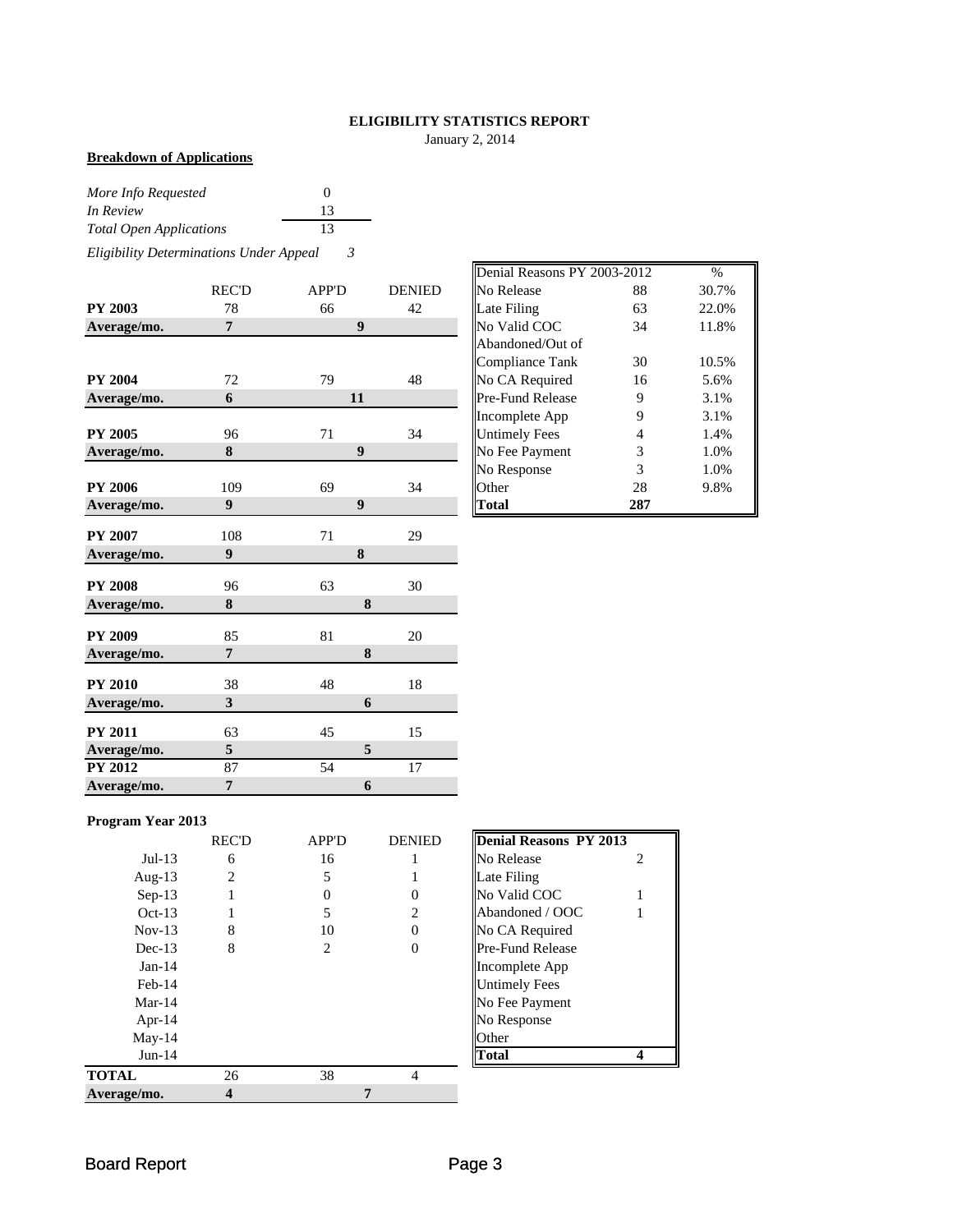## **COST PRE-APPROVAL STATISTICS REPORT**

January 2, 2014

## **Mandatory Cost Pre-Approvals Voluntary Pre-Approvals**

| Number Annual RAPs in Review                 |  |
|----------------------------------------------|--|
| Number Annual FPR in Review                  |  |
| All Other Mandatory Open Cost Pre-Approvals: |  |
| Total Open Mandatory Cost Pre-Approvals      |  |

Number in Review **3**

|                | <b>Annual RAP Cost</b><br><b>New RAPs</b><br><b>Pre-Approvals</b> |              | <b>Annual FPR</b><br><b>Cost Pre-</b><br><b>Approvals</b> |       | <b>Mandatory IRA</b> |              | Tier 3       |              | Monitoring/<br>Calibration<br>Plan |              | <b>Voluntary</b> |              | <b>TOTALS</b> |                    |              |              |
|----------------|-------------------------------------------------------------------|--------------|-----------------------------------------------------------|-------|----------------------|--------------|--------------|--------------|------------------------------------|--------------|------------------|--------------|---------------|--------------------|--------------|--------------|
|                | <b>REC'D</b>                                                      | <b>DET'D</b> | <b>REC'D</b>                                              | DET'D | <b>REC'D</b>         | <b>DET'D</b> | <b>REC'D</b> | <b>DET'D</b> | <b>REC'DI</b>                      | <b>DET'D</b> | <b>REC'D</b>     | <b>DET'D</b> |               | <b>REC'D DET'D</b> | <b>REC'D</b> | <b>DET'D</b> |
| PY 2007        | 26                                                                | 35           | 26                                                        | 21    | 49                   | 49           | 12           |              | 16                                 | 20           | 28               | 28           | 44            | 39                 | 201          | 203          |
| <b>PY 2008</b> | 33                                                                | 25           | 49                                                        | 45    | 52                   | 48           | 8            | 12           | 16                                 |              | 58               | 44           | 58            | 60                 | 274          | 246          |
| <b>PY 2009</b> | 27                                                                | 21           | 27                                                        | 28    | 65                   | 64           |              | <sub>0</sub> | 25                                 | 19           | 35               | 38           | 36            | 38                 | 222          | 214          |
| PY 2010        | 22                                                                | 22           | 21                                                        | 24    | 52                   | 66           | X            |              | 23                                 | 28           | 34               | 38           | 31            | 30                 | 191          | 217          |
| PY 2011        | 35                                                                | 30           | 19                                                        |       | 56                   | 55           |              |              | 22                                 |              | 45               | 43           | 41            | 46                 | 223          | 210          |
| PY 2012        | 26                                                                | 39           | 18                                                        | 18    | 57                   | 68           |              | 10           |                                    | 23           | 30               | 41           | 35            | 35                 | 186          | 234          |

|                |                |                  |                |                        | <b>Annual FPR</b> |              |                |                      |                |                |                | Monitoring /       |                  |              |               |              |
|----------------|----------------|------------------|----------------|------------------------|-------------------|--------------|----------------|----------------------|----------------|----------------|----------------|--------------------|------------------|--------------|---------------|--------------|
|                |                |                  |                | <b>Annual RAP Cost</b> | <b>Cost Pre-</b>  |              |                |                      |                |                |                | <b>Calibration</b> |                  |              |               |              |
| <b>PY 2013</b> |                | <b>New RAPs</b>  |                | Pre-Approvals          | <b>Approvals</b>  |              |                | <b>Mandatory IRA</b> |                | Tier 3         |                | Plan               | <b>Voluntary</b> |              | <b>TOTALS</b> |              |
|                | <b>REC'D</b>   | <b>DET'D</b>     | <b>REC'D</b>   | <b>DET'D</b>           | <b>REC'D</b>      | <b>DET'D</b> | <b>REC'D</b>   | <b>DET'D</b>         | <b>REC'D</b>   | <b>DET'D</b>   |                | <b>REC'D DET'D</b> | <b>REC'D</b>     | <b>DET'D</b> | <b>REC'D</b>  | <b>DET'D</b> |
| $Jul-13$       | 4              | $\overline{c}$   | 6              | 6                      | 3                 | 6            | $\overline{0}$ | $\Omega$             | 3              | $\overline{0}$ |                | $\Omega$           |                  | 2            | 18            | 16           |
| Aug-13         | $\overline{2}$ | 7                | 4              | 5                      | 3                 | 5            | $\overline{0}$ | $\Omega$             | $\overline{0}$ |                | $\overline{2}$ | 2                  |                  | 4            | 12            | 24           |
| Sep-13         | $\overline{4}$ | $\boldsymbol{0}$ | 2              |                        | $\overline{0}$    | 3            |                | $\Omega$             |                | $\overline{0}$ |                | 2                  | $\overline{2}$   | 2            | 11            | 8            |
| Oct-13         | 4              | $\overline{4}$   | 5              | 8                      | $\mathcal{I}$     | 4            |                | 2                    | $\theta$       | 2              | 2              | 3                  | 4                | 2            | 23            | 25           |
| $Nov-13$       | $\Omega$       | 3                | 3              | $\overline{2}$         | 3                 | 2            | $\Omega$       | $\Omega$             | $\Omega$       |                | 3              | 0                  | 3                | 3            | 12            | 11           |
| Dec-13         | $\Omega$       | $\overline{4}$   | $\overline{2}$ | $\overline{2}$         | 6                 | 2            | $\Omega$       | $\Omega$             |                | $\theta$       | 2              | 2                  |                  |              | 12            | 11           |
| $Jan-14$       |                |                  |                |                        |                   |              |                |                      |                |                |                |                    |                  |              |               |              |
| Feb-14         |                |                  |                |                        |                   |              |                |                      |                |                |                |                    |                  |              |               |              |
| $Mar-14$       |                |                  |                |                        |                   |              |                |                      |                |                |                |                    |                  |              |               |              |
| Apr-14         |                |                  |                |                        |                   |              |                |                      |                |                |                |                    |                  |              |               |              |
| May-14         |                |                  |                |                        |                   |              |                |                      |                |                |                |                    |                  |              |               |              |
| $Jun-14$       |                |                  |                |                        |                   |              |                |                      |                |                |                |                    |                  |              |               |              |
| <b>TOTALS</b>  | 14             | 20               | 22             | 24                     | 22                | 22           | 2              | 2                    | 5              | 4              | 11             | 9                  | 12               | 14           | 88            | 95           |
| Avg./Mo        |                |                  |                |                        |                   |              |                |                      |                |                |                |                    |                  |              | 15            | 16           |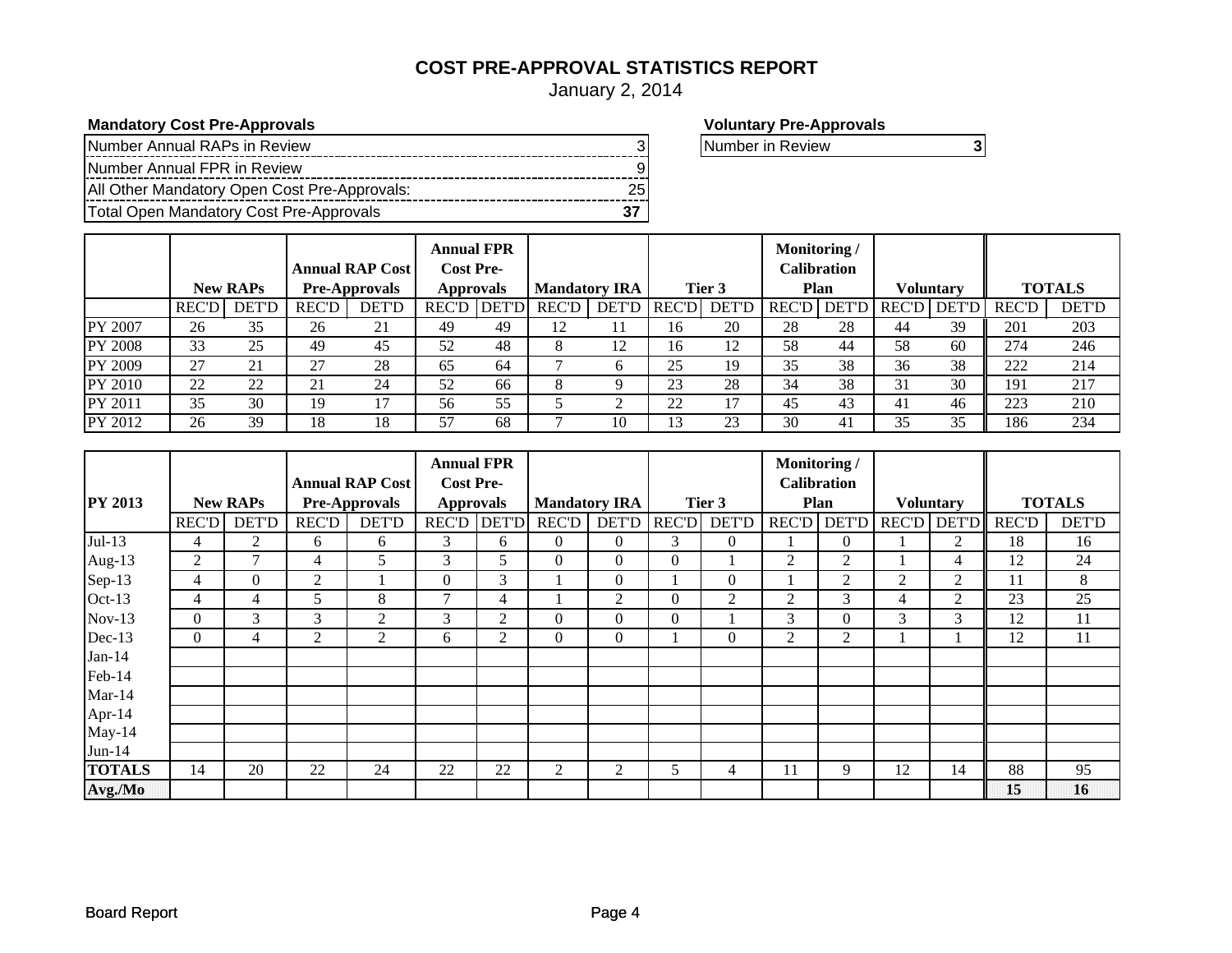## *Petroleum UST Release Compensation Board*

**Facility Certificate Listing**

**Program Year 2012**

**COC Eff Date: Yes COC Print Date: Yes** 

#### **Printed from 11/20/2013 to 1/13/2014**

| <b>Owner/Fac</b>            | UST Cnt Own / Fac Name | <b>Own / Fac Address</b>            | <b>Eff Date</b> | <b>Print Date</b> | <b>Override Reason</b>          | <b>Denial Status</b><br>N/A |  |
|-----------------------------|------------------------|-------------------------------------|-----------------|-------------------|---------------------------------|-----------------------------|--|
| 6889-0001                   | <b>Marion County</b>   | 348 E. Fairground Street, Marion OH | 07/01/2012      | 12/13/2013        | Not Required: Post 11-30-09 Pay |                             |  |
| <b>Total Owners</b>         |                        |                                     |                 |                   |                                 |                             |  |
| <b>Total Facilities</b>     |                        |                                     |                 |                   |                                 |                             |  |
| <b>Total USTs</b>           |                        |                                     |                 |                   |                                 |                             |  |
| <b>Total Determinations</b> |                        |                                     |                 |                   |                                 |                             |  |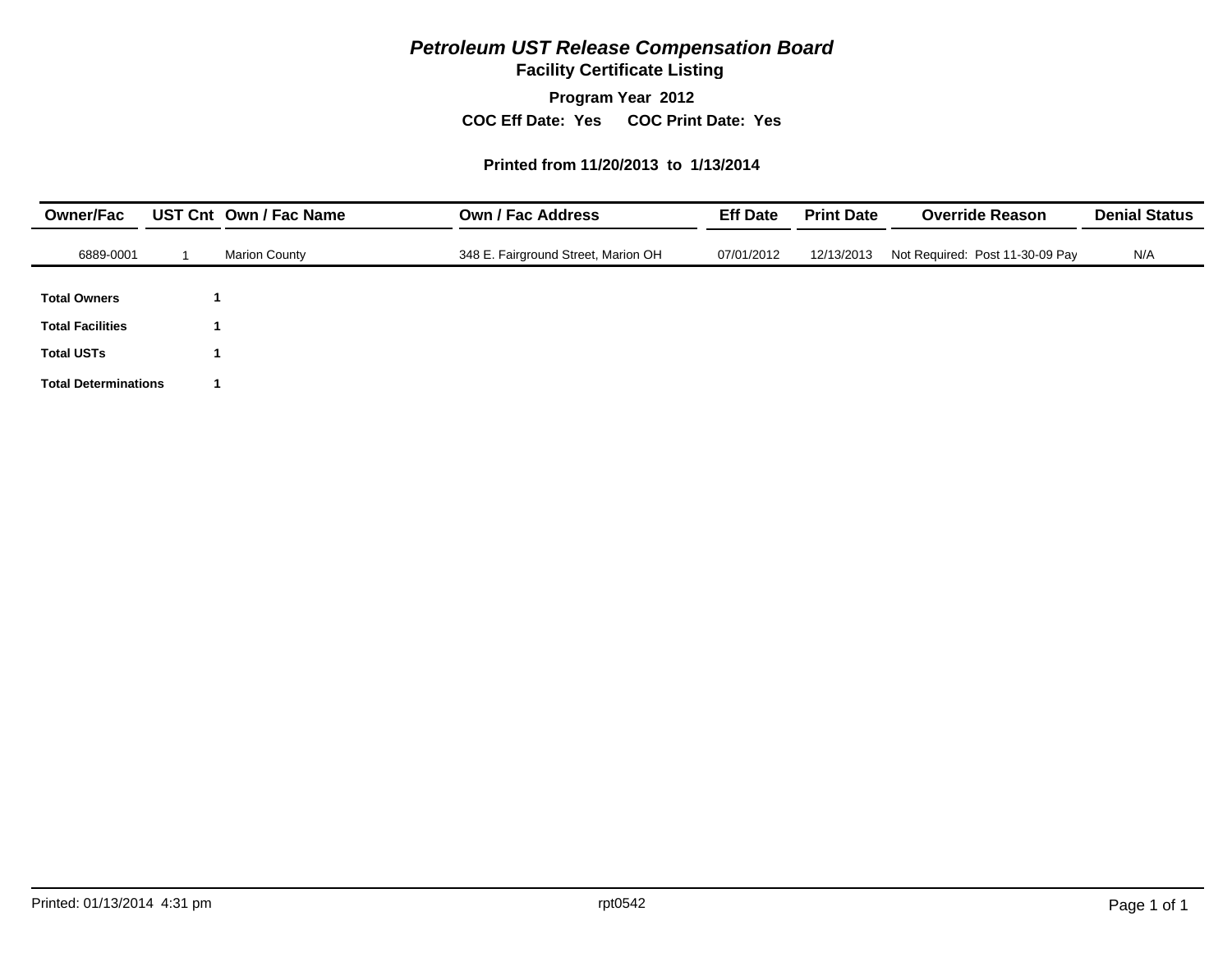## *Petroleum UST Release Compensation Board*

**Facility Certificate Listing**

**Program Year 2013**

**COC Eff Date: Yes COC Print Date: Yes** 

#### **Printed from 11/20/2013 to 1/13/2014**

| <b>Owner/Fac</b> |                | UST Cnt Own / Fac Name                  | <b>Own / Fac Address</b>                | <b>Eff Date</b> | <b>Print Date</b> | <b>Override Reason</b>          | <b>Denial Status</b> |
|------------------|----------------|-----------------------------------------|-----------------------------------------|-----------------|-------------------|---------------------------------|----------------------|
| 1532-0129        | 4              | <b>Bolivar Marathon</b>                 | 450 Canal Street S., Bolivar OH         | 12/11/2013      | 01/10/2014        | Not Required: Post 11-30-09 Pay | N/A                  |
| 1936-0001        | $\overline{2}$ | <b>Central Maintenance Facility</b>     | 1088 W. Liberty Street, Cincinnati OH   | 11/04/2013      | 12/13/2013        | PD Response Accepted            | Accepted             |
| 2248-0001        | $\mathbf{3}$   | Lake Center Depot                       | 870 E. 79th Street, Cleveland OH        | 09/09/2013      | 12/13/2013        | Not Required: Post 11-30-09 Pay | N/A                  |
| 2248-0002        | 3              | East 49th M T Depot                     | 4177 E. 49th Street, Cleveland OH       | 09/09/2013      | 12/13/2013        | Not Required: Post 11-30-09 Pay | N/A                  |
| 2248-0003        | 2              | Ridge Road M T Depot                    | 3832 Ridge Road, Cleveland OH           | 09/09/2013      | 12/13/2013        | Not Required: Post 11-30-09 Pay | N/A                  |
| 4009-0001        | 2              | <b>Franklin County Engineer</b>         | 970 Dublin Road, Columbus OH            | 08/26/2013      | 12/27/2013        | PD Response Accepted            | Accepted             |
| 4420-0001        | 3              | Katherine Harrison DBA Marathon         | 4810 Bridge Avenue, Cleveland OH        | 07/01/2013      | 01/10/2014        | Not Required: Post 11-30-09 Pay | N/A                  |
| 4420-0002        | 3              | Neil's Dyna Gard                        | 3031 Clark Ave, Cleveland OH            | 07/01/2013      | 01/10/2014        | Not Required: Post 11-30-09 Pay | N/A                  |
| 4420-0005        | 3              | <b>Harvard Ave Serv</b>                 | 9015 Harvard Ave, Cleveland OH          | 07/01/2013      | 01/10/2014        | Not Required: Post 11-30-09 Pay | N/A                  |
| 4420-0009        | $\overline{4}$ | Mikes Marathon Inc                      | 5075 Lee Rd, Maple Heights OH           | 07/01/2013      | 01/10/2014        | Not Required: Post 11-30-09 Pay | N/A                  |
| 4420-0010        | $\overline{4}$ | Bucks East 40th St Marathon             | 3980 Saint Clair Avenue, Cleveland OH   | 07/01/2013      | 01/10/2014        | Not Required: Post 11-30-09 Pay | N/A                  |
| 4420-0012        | $\mathbf{1}$   | El Hage Marathon                        | 5571 Turney Road, Garfield Heights OH   | 12/26/2013      | 01/10/2014        | PD Response Accepted            | Accepted             |
| 4420-0012        | $\overline{4}$ | El Hage Marathon                        | 5571 Turney Road, Garfield Heights OH   | 07/01/2013      | 01/10/2014        | Not Required: Post 11-30-09 Pay | N/A                  |
| 4420-0013        | $\overline{4}$ | 57 Marathon                             | 8775 Wadsworth Ave, Wadsworth OH        | 07/01/2013      | 01/10/2014        | Not Required: Post 11-30-09 Pay | N/A                  |
| 4420-0016        | 3              | G and L Service                         | 511 E 140th St, Cleveland OH            | 07/01/2013      | 01/10/2014        | Not Required: Post 11-30-09 Pay | N/A                  |
| 4420-0017        | $\overline{4}$ | Garfield & Missouri Marathon            | 2312 Garfield Blvd, Lorain OH           | 07/01/2013      | 01/10/2014        | Not Required: Post 11-30-09 Pay | N/A                  |
| 4420-0018        | $\overline{7}$ | <b>Rudas Marathon</b>                   | 13915 Brookpark Road, Cleveland OH      | 07/01/2013      | 01/10/2014        | Not Required: Post 11-30-09 Pay | N/A                  |
| 4420-0020        | 2              | <b>Express Muffler and Brake Corp</b>   | 9247 Chillicothe Road, Kirtland OH      | 07/01/2013      | 01/10/2014        | Not Required: Post 11-30-09 Pay | N/A                  |
| 4420-0021        | 3              | Dave's Auto Service                     | 4095 Colorado Ave, Sheffield Village OH | 07/01/2013      | 01/10/2014        | Not Required: Post 11-30-09 Pay | N/A                  |
| 4420-0022        | 3              | Broadview and Wallings Marathon         | 8109 Broadview Rd, Broadview Hts OH     | 07/01/2013      | 01/10/2014        | Not Required: Post 11-30-09 Pay | N/A                  |
| 4420-0024        | $\overline{4}$ | <b>Broadview Schaaf Marathon</b>        | 4661 Broadview Road, Cleveland OH       | 07/01/2013      | 01/10/2014        | Not Required: Post 11-30-09 Pay | N/A                  |
| 4882-0097        | 2              | Bp Oil 08251                            | 339 Lincoln Ave, Cadiz OH               | 01/03/2014      | 01/10/2014        | Not Required: Post 11-30-09 Pay | N/A                  |
| 5268-0001        | 2              | Independence Bd Of Ed                   | 7733 Stone Rd, Independence OH          | 07/29/2013      | 01/10/2014        | PD Response Accepted            | Accepted             |
| 6719-0001        | $\mathbf{1}$   | MA Brienza Field - Noble County Airport | 48501 Coldwater Creek Rd, Caldwell OH   | 08/23/2013      | 12/13/2013        | PD Response Accepted            | Accepted             |
| 6889-0001        | $\mathbf{1}$   | <b>Marion County</b>                    | 348 E. Fairground Street, Marion OH     | 07/01/2013      | 12/13/2013        | Not Required: Post 11-30-09 Pay | N/A                  |
| 7593-0001        | $-2$           | Nationwide Plaza 3                      | Three Nationwide Plaza, Columbus OH     | 08/05/2013      | 12/13/2013        | <b>COC Denied</b>               | N/A                  |
| 7593-0001        | 2              | Nationwide Plaza 3                      | Three Nationwide Plaza, Columbus OH     | 08/05/2013      | 12/13/2013        | <b>COC Denied</b>               | N/A                  |
| 7593-0001        | 2              | Nationwide Plaza 3                      | Three Nationwide Plaza, Columbus OH     | 08/05/2013      | 12/13/2013        | Not Required: Post 11-30-09 Pay | N/A                  |
| 7593-0002        | 2              | <b>Enterprise Data Center</b>           | 281 E. Powell Road, Lewis Center OH     | 08/05/2013      | 12/13/2013        | <b>COC Denied</b>               | N/A                  |
| 7593-0002        | $-2$           | <b>Enterprise Data Center</b>           | 281 E. Powell Road. Lewis Center OH     | 08/05/2013      | 12/13/2013        | <b>COC Denied</b>               | N/A                  |
| 7593-0002        | 2              | <b>Enterprise Data Center</b>           | 281 E. Powell Road, Lewis Center OH     | 08/05/2013      | 12/13/2013        | Not Required: Post 11-30-09 Pay | N/A                  |
| 7593-0003        | $\mathbf{1}$   | Nationwide Plaza 1                      | One Nationwide Plaza, Columbus OH       | 08/05/2013      | 12/13/2013        | <b>COC Denied</b>               | N/A                  |
| 7593-0003        | $-1$           | Nationwide Plaza 1                      | One Nationwide Plaza, Columbus OH       | 08/05/2013      | 12/13/2013        | <b>COC Denied</b>               | N/A                  |
| 7593-0003        | $\mathbf{1}$   | Nationwide Plaza 1                      | One Nationwide Plaza, Columbus OH       | 08/05/2013      | 12/13/2013        | Not Required: Post 11-30-09 Pay | N/A                  |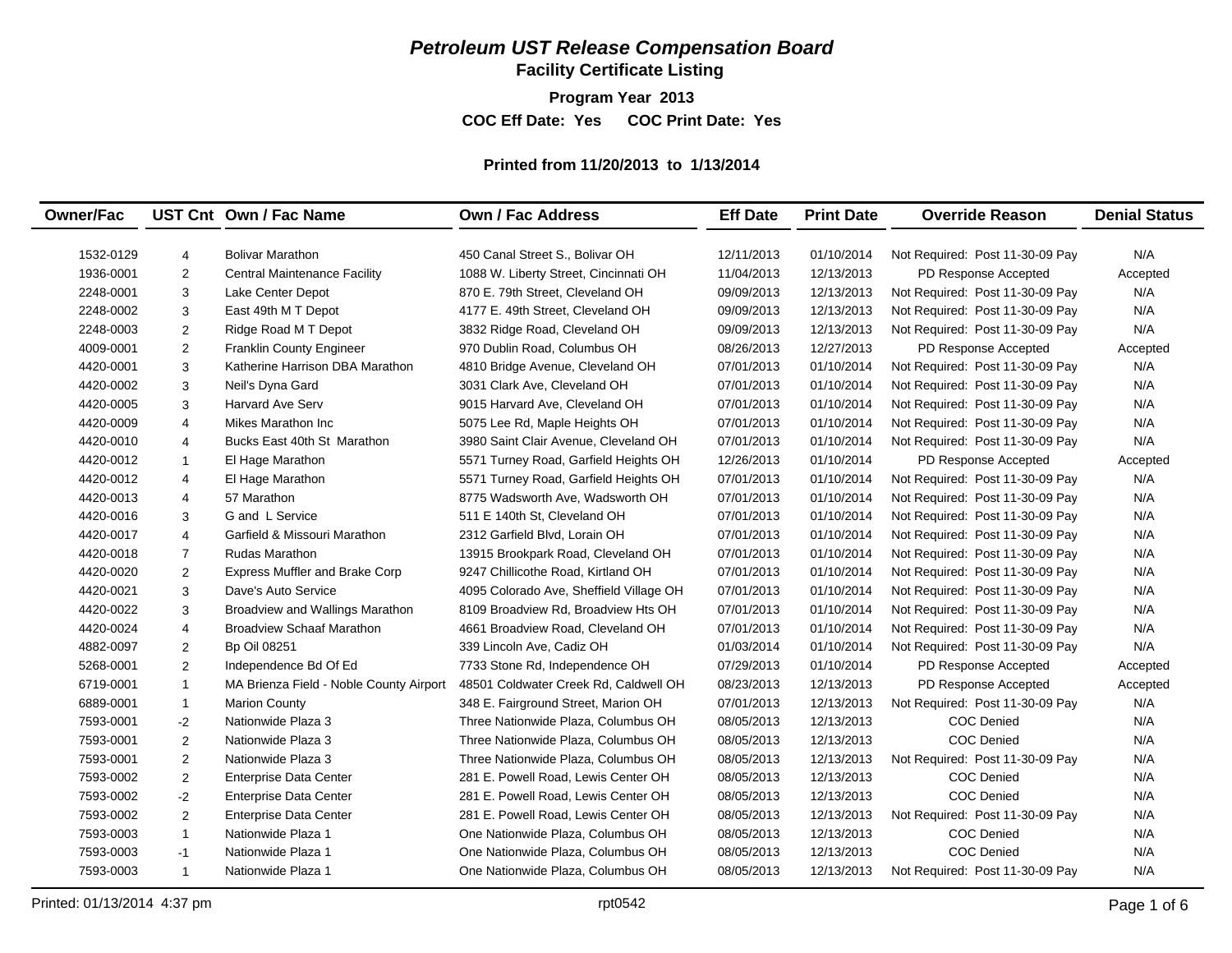| Owner/Fac  |                | UST Cnt Own / Fac Name        | Own / Fac Address                        | <b>Eff Date</b> | <b>Print Date</b> | <b>Override Reason</b>          | <b>Denial Status</b> |
|------------|----------------|-------------------------------|------------------------------------------|-----------------|-------------------|---------------------------------|----------------------|
| 7593-0004  | $-1$           | Nationwide Plaza 2            | Two Nationwide Plaza, Columbus OH        | 08/05/2013      | 12/13/2013        | COC Denied                      | N/A                  |
| 7593-0004  | -1             | Nationwide Plaza 2            | Two Nationwide Plaza, Columbus OH        | 08/05/2013      | 12/13/2013        | <b>COC Denied</b>               | N/A                  |
| 7593-0004  | 1              | Nationwide Plaza 2            | Two Nationwide Plaza, Columbus OH        | 08/05/2013      | 12/13/2013        | Not Required: Post 11-30-09 Pay | N/A                  |
| 7593-0005  | 4              | Nationwide Data Center        | 7300 Souder Road, New Albany OH          | 08/05/2013      | 12/13/2013        | COC Denied                      | N/A                  |
| 7593-0005  | -4             | Nationwide Data Center        | 7300 Souder Road, New Albany OH          | 08/05/2013      | 12/13/2013        | <b>COC Denied</b>               | N/A                  |
| 7593-0005  | 4              | Nationwide Data Center        | 7300 Souder Road, New Albany OH          | 08/05/2013      | 12/13/2013        | Not Required: Post 11-30-09 Pay | N/A                  |
| 7855-0001  | 1              | OD Miller Electric Co. Inc.   | 1115 W. Main Street, Louisville OH       | 07/22/2013      | 12/13/2013        | PD Response Accepted            | Accepted             |
| 11120-0001 | 5              | US Express Enterprises Victor | 55 Victory Safety Lane, Medway OH        | 07/01/2013      | 12/13/2013        | PD Response Accepted            | Accepted             |
| 11416-0004 | $\overline{2}$ | Watson Oil Co.                | 1510 Sheridan Drive, Lancaster OH        | 11/12/2013      | 12/13/2013        | PD Response Accepted            | Accepted             |
| 13576-0038 | 1              | Ohio Bell Tele Co             | 29 E Orange St, Chagrin Falls OH         | 01/08/2014      | 01/10/2014        | Not Required: Post 11-30-09 Pay | N/A                  |
| 14518-0001 | 1              | Mercy Regional Medical Center | 3700 Kolbe Road, Lorain OH               | 12/04/2013      | 12/13/2013        | Not Required: Post 11-30-09 Pay | N/A                  |
| 15291-0001 | 1              | Richmond Mill, Inc.           | State Route 152, Toronto OH              | 12/09/2013      | 12/27/2013        | Not Required: Post 11-30-09 Pay | N/A                  |
| 15307-0002 | 2              | Mid-Ohio Aviation Inc.        | 6250 N. Honeytown Road, Smithville OH    | 07/05/2013      | 12/13/2013        | PD Response Accepted            | Accepted             |
| 15673-0001 | $\overline{2}$ | Otterbein Lebanon Ret Comm    | 585 N. State Route 741, Lebanon OH       | 07/08/2013      | 12/13/2013        | PD Response Accepted            | Accepted             |
| 17167-0001 | 2              | <b>Midmark Corporation</b>    | 7696 Chase Road, Versailles OH           | 07/01/2013      | 12/13/2013        | PD Response Accepted            | Accepted             |
| 17340-0001 | 2              | <b>Bayview Sun Snow</b>       | 5350 Bayview Road, Celina OH             | 07/22/2013      | 12/27/2013        | PD Response Accepted            | Accepted             |
| 18451-0438 | 4              | 5169                          | 2232 Needmore Rd, Dayton OH              | 12/27/2013      | 12/27/2013        | Not Required: Post 11-30-09 Pay | N/A                  |
| 18540-0035 | 4              | Sheetz 533                    | 10315 Cascade Crossing, Brooklyn OH      | 11/15/2013      | 12/13/2013        | Not Required: Post 11-30-09 Pay | N/A                  |
| 18782-0001 | 4              | High Caliber Pit Stop         | 629 Chestnut Street, Coshocton OH        | 08/22/2013      | 12/13/2013        | PD Response Accepted            | Accepted             |
| 18826-0002 | 3              | One Stop #2                   | 3070 Airport Highway, Toledo OH          | 09/06/2013      | 12/13/2013        | PD Response Accepted            | Accepted             |
| 18887-0098 | 3              | GetGo #3316                   | 25476 Center Ridge Road, Westlake OH     | 11/25/2013      | 12/13/2013        | Not Required: Post 11-30-09 Pay | N/A                  |
| 18971-0001 | 2              | Kroger Store #411             | 824 Main Street, Milford OH              | 08/01/2013      | 01/10/2014        | PD Response Accepted            | Accepted             |
| 18971-0002 | 2              | Kroger Store #433             | 10595 Springfield Pike, Woodlawn OH      | 08/01/2013      | 01/10/2014        | PD Response Accepted            | Accepted             |
| 18971-0003 | $\overline{2}$ | Kroger Store #920             | 210 Sterling Run Road, Mount Orab OH     | 08/01/2013      | 01/10/2014        | PD Response Accepted            | Accepted             |
| 18971-0004 | 2              | Kroger Store #833             | 200 Lease Avenue, Greensville OH         | 08/01/2013      | 01/10/2014        | PD Response Accepted            | Accepted             |
| 18971-0005 | 2              | Kroger Store #380             | 575 Harry Sauner Road, Hillsboro OH      | 08/01/2013      | 01/10/2014        | PD Response Accepted            | Accepted             |
| 18971-0006 | $\overline{2}$ | Kroger Store #445             | 4001 State Route 128, Cleves OH          | 08/01/2013      | 01/10/2014        | PD Response Accepted            | Accepted             |
| 18971-0007 | 2              | Kroger Store #836             | 3520 W. Siebenthaler Road, Dayton OH     | 08/01/2013      | 01/10/2014        | PD Response Accepted            | Accepted             |
| 18971-0008 | 2              | Kroger Store #933             | 1934 Needmore Road, Dayton OH            | 08/01/2013      | 01/10/2014        | PD Response Accepted            | Accepted             |
| 18971-0009 | $\overline{2}$ | Kroger Store #413             | 800 Loveland Madeira Road, Loveland OH   | 08/01/2013      | 01/10/2014        | PD Response Accepted            | Accepted             |
| 18971-0010 | 3              | Kroger Store #754             | 4506 Brandt Pike, Dayton OH              | 08/01/2013      | 01/10/2014        | PD Response Accepted            | Accepted             |
| 18971-0012 | 2              | Kroger Store #408             | 5705 S. State Route 48, Maineville OH    | 08/01/2013      | 01/10/2014        | PD Response Accepted            | Accepted             |
| 18971-0013 | 3              | Kroger Store #830             | 1161 E. Dayton Yellow Springs Road, Fair | 08/01/2013      | 01/10/2014        | PD Response Accepted            | Accepted             |
| 18971-0014 | 2              | Kroger Store #390             | 7132 Hamilton Avenue, Cincinnati OH      | 08/01/2013      | 01/10/2014        | PD Response Accepted            | Accepted             |
| 18971-0015 | 3              | Kroger Store #747             | 780 Northwoods Road, Vandalia OH         | 08/01/2013      | 01/10/2014        | PD Response Accepted            | Accepted             |
| 18971-0016 | 3              | Kroger Store #817             | 1230 Rombach Avenue, Wilmington OH       | 08/01/2013      | 01/10/2014        | PD Response Accepted            | Accepted             |
| 18971-0017 | 3              | Kroger Store #436             | 5830 Harrison Avenue, Cincinnati OH      | 08/01/2013      | 01/10/2014        | PD Response Accepted            | Accepted             |
| 18971-0018 | $\overline{a}$ | Kroger Store #405             | 8241 Vine Street, Cincinnati OH          | 08/01/2013      | 01/10/2014        | PD Response Accepted            | Accepted             |
| 18971-0019 | 3              | Kroger Store #835             | 2728 E. Main Street, Springfield OH      | 08/01/2013      | 01/10/2014        | PD Response Accepted            | Accepted             |
| 18971-0020 | 3              | Kroger Store #396             | 1785 E. Ohio Pike, Amelia OH             | 08/01/2013      | 01/10/2014        | PD Response Accepted            | Accepted             |
| 18971-0021 | 3              | Kroger Store #832             | 1053 N. Bechtle Avenue, Springfield OH   | 08/01/2013      | 01/10/2014        | PD Response Accepted            | Accepted             |
| 18971-0022 | 3              | Kroger Store #914             | 751 W. Market Street, Troy OH            | 08/01/2013      | 01/10/2014        | PD Response Accepted            | Accepted             |
| 18971-0023 | 3              | Kroger Store #355             | 3710 Paxton Avenue, Cincinnati OH        | 08/01/2013      | 01/10/2014        | PD Response Accepted            | Accepted             |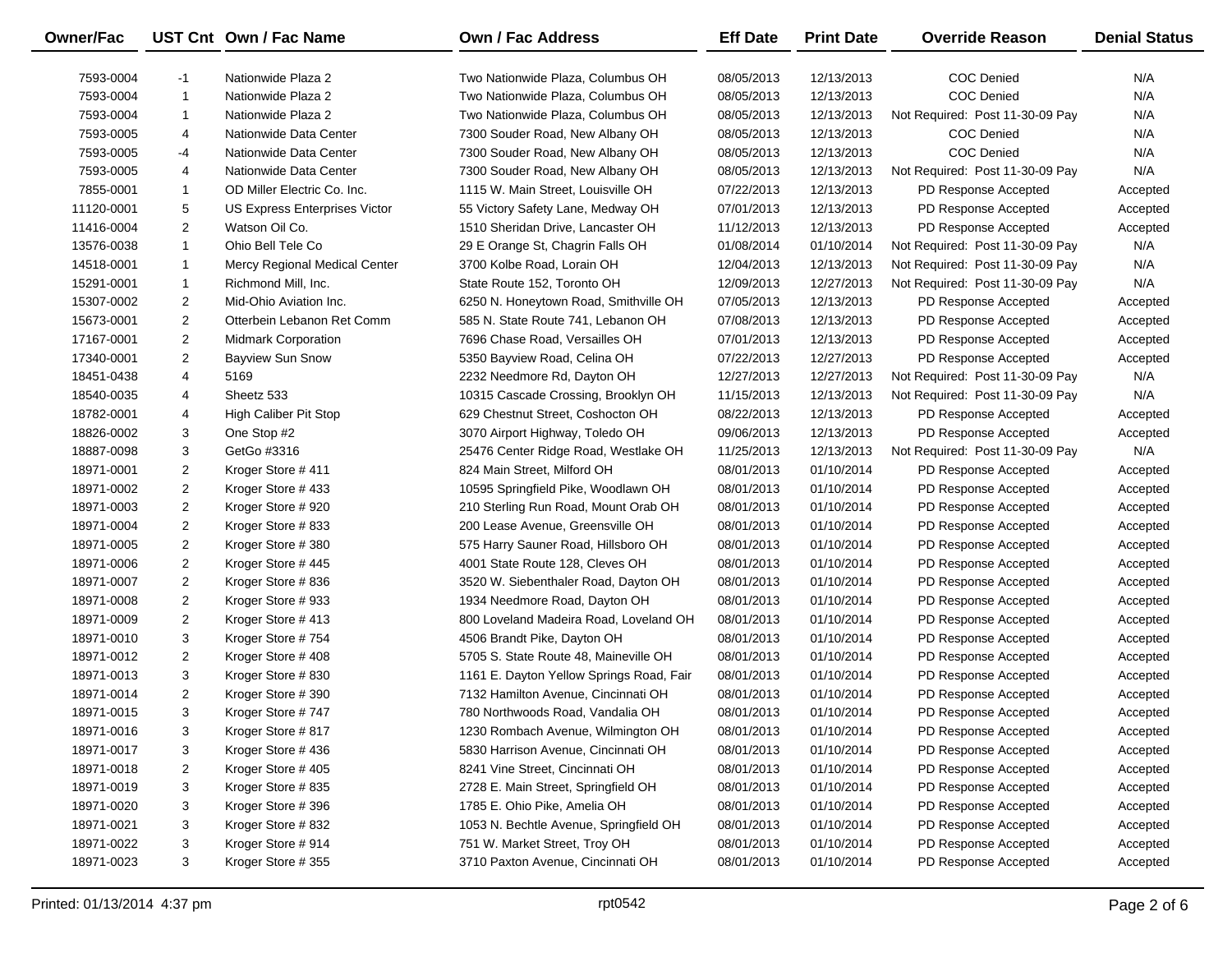| Owner/Fac  |                     | UST Cnt Own / Fac Name   | <b>Own / Fac Address</b>                                                | <b>Eff Date</b>          | <b>Print Date</b> | <b>Override Reason</b>                       | <b>Denial Status</b> |
|------------|---------------------|--------------------------|-------------------------------------------------------------------------|--------------------------|-------------------|----------------------------------------------|----------------------|
|            |                     |                          |                                                                         |                          | 01/10/2014        |                                              |                      |
| 18971-0024 | 3<br>$\overline{2}$ | Kroger Store #448        | 5100 Terra Firma Drive, Mason OH<br>1212 W. Kemper Road, Forest Park OH | 08/01/2013               |                   | PD Response Accepted                         | Accepted             |
| 18971-0025 | 3                   | Kroger Store #943        |                                                                         | 08/01/2013               | 01/10/2014        | PD Response Accepted<br>PD Response Accepted | Accepted             |
| 18971-0026 |                     | Kroger Store #921        | 1093 State Route 28 By-Pass, Milford OH                                 | 08/01/2013<br>08/01/2013 | 01/10/2014        | PD Response Accepted                         | Accepted             |
| 18971-0028 | $\overline{2}$      | Kroger Store #758        | 7747 Old Troy Pike, Dayton OH                                           |                          | 01/10/2014        |                                              | Accepted             |
| 18971-0029 | $\overline{2}$      | Kroger Store #447        | 1425 Columbus Avenue, Lebanon OH                                        | 08/01/2013               | 01/10/2014        | PD Response Accepted                         | Accepted             |
| 18971-0030 | 3                   | Kroger Store #932        | 1510 Covington Avenue, Piqua OH                                         | 08/01/2013               | 01/10/2014        | PD Response Accepted                         | Accepted             |
| 18971-0031 | $\overline{2}$      | Kroger Store #915        | 7580 Beechmont Avenue, Cincinnati OH                                    | 08/01/2013               | 01/10/2014        | PD Response Accepted                         | Accepted             |
| 18971-0032 | 3                   | Kroger Store #384        | 8433 Winton Road, Cincinnati OH                                         | 08/01/2013               | 01/10/2014        | PD Response Accepted                         | Accepted             |
| 18971-0033 | $\overline{2}$      | Kroger Store #948        | 6145 Glenway Avenue, Cincinnati OH                                      | 08/01/2013               | 01/10/2014        | PD Response Accepted                         | Accepted             |
| 18971-0034 | 3                   | Kroger Store #336        | 3033 Heritage Green Drive, Monroe OH                                    | 08/01/2013               | 01/10/2014        | PD Response Accepted                         | Accepted             |
| 18971-0035 | 3                   | Kroger Store #383        | 7296 Yankee Road, Middletown OH                                         | 08/01/2013               | 01/10/2014        | PD Response Accepted                         | Accepted             |
| 18971-0036 | 3                   | Kroger Store #910        | 475 Fortman Drive, Saint Marys OH                                       | 08/01/2013               | 01/10/2014        | PD Response Accepted                         | Accepted             |
| 18971-0037 | $\overline{2}$      | Kroger Store #938        | 875 Union Road, Englewood OH                                            | 08/01/2013               | 01/10/2014        | PD Response Accepted                         | Accepted             |
| 18971-0038 | 3                   | Kroger Store #934        | 1400 S. Erie Highway, Hamilton OH                                       | 08/01/2013               | 01/10/2014        | PD Response Accepted                         | Accepted             |
| 18971-0039 | 4                   | Kroger Store #395        | 1003 Cherry Street, Blanchester OH                                      | 08/01/2013               | 01/10/2014        | PD Response Accepted                         | Accepted             |
| 18971-0040 | 4                   | Kroger Store #435        | 6388 Branch Hill Guinea Pike, Loveland O                                | 08/01/2013               | 01/10/2014        | PD Response Accepted                         | Accepted             |
| 18971-0041 | $\overline{2}$      | Kroger Store #909        | 1484 Main Street (Hamilton Richmond Rd),                                | 08/01/2013               | 01/10/2014        | PD Response Accepted                         | Accepted             |
| 18971-0042 | 3                   | Kroger Fuel Center #907  | 10477 Harrison Avenue, Harrison OH                                      | 08/01/2013               | 01/10/2014        | PD Response Accepted                         | Accepted             |
| 18971-0043 | $\overline{2}$      | Kroger Store #482        | 3601 Warsaw Avenue, Cincinnati OH                                       | 08/01/2013               | 01/10/2014        | PD Response Accepted                         | Accepted             |
| 18971-0044 | 3                   | Kroger Fuel Center #944  | 5191 Delhi Pike, Cincinnati OH                                          | 08/01/2013               | 01/10/2014        | PD Response Accepted                         | Accepted             |
| 18971-0045 | 3                   | Kroger Fuel Center #902  | 4230 Eastgate Boulevard, #500, Cincinnati                               | 08/01/2013               | 01/10/2014        | PD Response Accepted                         | Accepted             |
| 18971-0046 | 4                   | Kroger Fuel Center #412  | 340 S. Locust Street, Oxford OH                                         | 08/01/2013               | 01/10/2014        | PD Response Accepted                         | Accepted             |
| 18971-0047 | 3                   | Kroger Fuel Center #441  | 3420 Towne Boulevard, Middletown OH                                     | 08/01/2013               | 01/10/2014        | PD Response Accepted                         | Accepted             |
| 18971-0048 | 3                   | Kroger Fuel Center #418  | 4229 Montgomery Road, Norwood OH                                        | 08/01/2013               | 01/10/2014        | PD Response Accepted                         | Accepted             |
| 18971-0049 | 3                   | Kroger Fuel Center #936  | 1856 E. Second Street, Defiance OH                                      | 08/01/2013               | 01/10/2014        | PD Response Accepted                         | Accepted             |
| 18971-0050 | 3                   | Kroger Fuel Center #432  | 2300 Ferguson Road, Cincinnati OH                                       | 08/01/2013               | 01/10/2014        | PD Response Accepted                         | Accepted             |
| 18971-0051 | 3                   | Kroger Fuel Center #825  | 2115 E. Dorothy Lane, Kettering OH                                      | 08/01/2013               | 01/10/2014        | PD Response Accepted                         | Accepted             |
| 18971-0052 | 3                   | Kroger Fuel Center #811  | 3167 Dayton Xenia Road, Dayton OH                                       | 08/01/2013               | 01/10/2014        | PD Response Accepted                         | Accepted             |
| 18971-0053 | 3                   | Kroger Fuel Center #335  | 430 Oxford State Road, Middletown OH                                    | 08/01/2013               | 01/10/2014        | PD Response Accepted                         | Accepted             |
| 18971-0054 | 3                   | Kroger Fuel Center #913  | 2110 Michigan Avenue, Sidney OH                                         | 08/01/2013               | 01/10/2014        | PD Response Accepted                         | Accepted             |
| 18971-0055 | 3                   | Kroger Fuel Center #923  | 1095 S. Main Street, Centerville OH                                     | 08/01/2013               | 01/10/2014        | PD Response Accepted                         | Accepted             |
| 18971-0056 | 3                   | Kroger Fuel Center #426  | 5210 Kings Mills Road, Mason OH                                         | 08/01/2013               | 01/10/2014        | PD Response Accepted                         | Accepted             |
| 18971-0058 | 3                   | Kroger Fuel Center #421  | 7305 Wooster Pike, Cincinnati OH                                        | 08/01/2013               | 01/10/2014        | PD Response Accepted                         | Accepted             |
| 18971-0059 | 3                   | Kroger Fuel Center #722  | 10101 Landing Way, Miamisburg OH                                        | 08/01/2013               | 01/10/2014        | PD Response Accepted                         | Accepted             |
| 18971-0060 | 3                   | Kroger Fuel Center #468  | 240 W. Main Street, Amelia OH                                           | 08/01/2013               | 01/10/2014        | PD Response Accepted                         | Accepted             |
| 18971-0063 | 3                   | Kroger Fuel Center #A751 | 1024 South Smithville Road, Dayton OH                                   | 12/16/2013               | 12/27/2013        | Not Required: Post 11-30-09 Pay              | N/A                  |
| 19511-0001 | 4                   | Waynesfield Carryout     | 324 E. Wapakoneta Street, Waynesfield O                                 | 09/17/2013               | 12/13/2013        | PD Response Accepted                         | Accepted             |
| 19736-0001 | $\overline{2}$      | Clines's Corner, Inc.    | 15 Commerce Street, Lockbourne OH                                       | 10/15/2013               | 01/10/2014        | PD Response Accepted                         | Accepted             |
| 19837-0001 | 5                   | Forward Air              | 6800 Port Rd., Groveport OH                                             | 08/15/2013               | 12/27/2013        | Not Required: Post 11-30-09 Pay              | N/A                  |
| 19837-0001 | $-1$                | <b>Forward Air</b>       | 6800 Port Rd., Groveport OH                                             | 08/15/2013               | 12/27/2013        | <b>Exempt Tank</b>                           | N/A                  |
| 19840-0001 | 4                   | Sam's Deli               | 812 Matzinger Road, Toledo OH                                           | 08/12/2013               | 12/27/2013        | Not Required: Post 11-30-09 Pay              | N/A                  |
| 19935-0001 | 4                   | Sunoco                   | 403 Georgesville Road, Columbus OH                                      | 12/17/2013               | 12/27/2013        | Not Required: Post 11-30-09 Pay              | N/A                  |
| 20427-0001 | 3                   | Rain Gas, Inc.           | 3350 E. 116th Street, Cleveland OH                                      | 09/09/2013               | 01/10/2014        | PD Response Accepted                         | Accepted             |
|            |                     |                          |                                                                         |                          |                   |                                              |                      |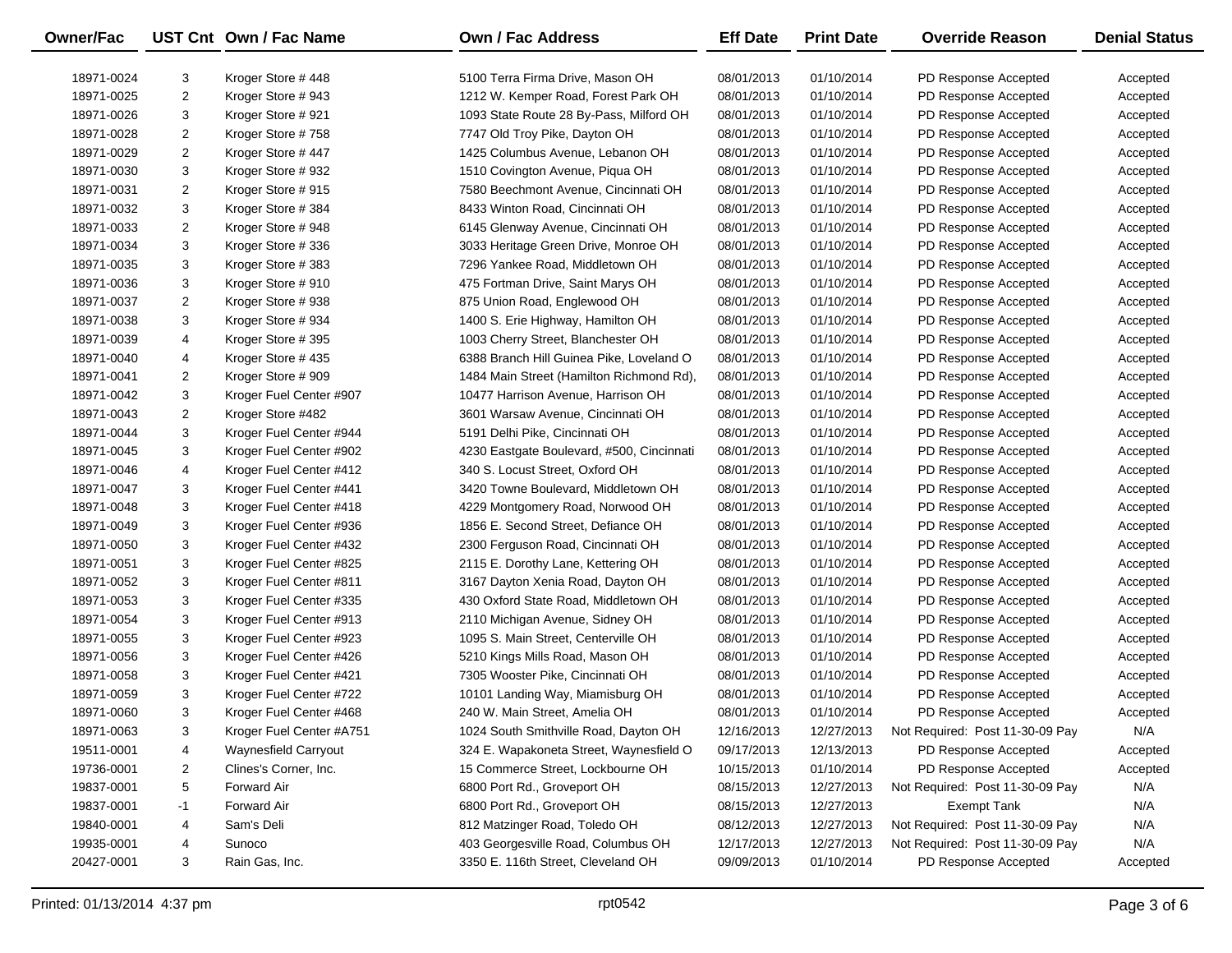| <b>Owner/Fac</b> |                | UST Cnt Own / Fac Name                     | Own / Fac Address                         | <b>Eff Date</b> | <b>Print Date</b> | <b>Override Reason</b> | <b>Denial Status</b> |
|------------------|----------------|--------------------------------------------|-------------------------------------------|-----------------|-------------------|------------------------|----------------------|
| 20518-0001       | -1             | <b>Bucyrus Community Hospital</b>          | 629 N. Sandusky Avenue, Bucyrus OH        | 09/13/2013      | 12/27/2013        | PD Response Accepted   | Accepted             |
| 20964-0001       | $\mathbf{1}$   | Mahle Engine Components - USA              | 5130 N. State Route 60, McConnelsville O  | 11/25/2013      | 12/13/2013        | PD Response Accepted   | Accepted             |
| 20967-0001       | 3              | <b>University Shell</b>                    | 1224 S. Main Street, Dayton OH            | 08/05/2013      | 12/13/2013        | PD Response Accepted   | Accepted             |
| 21000-0001       | 3              | Sunoco                                     | 3519 Cleveland Avenue NW, Canton OH       | 08/12/2013      | 12/27/2013        | PD Response Accepted   | Accepted             |
| 21170-0001       | $\mathbf{1}$   | FairPoint Communications Inc.              | 36 N. Plum Street, Germantown OH          | 08/06/2013      | 12/13/2013        | PD Response Accepted   | Accepted             |
| 21990-0001       | $\overline{2}$ | <b>Fitchville Mart</b>                     | 1596 US Highway 250 S., New London OH     | 09/03/2013      | 12/27/2013        | PD Response Accepted   | Accepted             |
| 22031-0001       | 3              | N.M.J., Inc.                               | 1354 Vernon Odom Boulevard, Akron OH      | 09/16/2013      | 12/13/2013        | PD Response Accepted   | Accepted             |
| 22081-0001       | $\mathbf{1}$   | <b>Frontier Communications Corporation</b> | 1039 Wilson Road, Marion OH               | 07/26/2013      | 12/13/2013        | PD Response Accepted   | Accepted             |
| 22081-0002       | $\mathbf{1}$   | <b>Frontier Communications Corporation</b> | 111 S. Elmwood Avenue, Medina OH          | 07/26/2013      | 12/13/2013        | PD Response Accepted   | Accepted             |
| 22081-0003       | $\mathbf{1}$   | <b>Frontier Communications Corporation</b> | 53 N. Cleveland Massillon Road, Akron OH  | 07/26/2013      | 12/13/2013        | PD Response Accepted   | Accepted             |
| 22081-0004       | $\mathbf{1}$   | <b>Frontier Communications Corporation</b> | 29 W. Main Street, Norwalk OH             | 07/26/2013      | 12/13/2013        | PD Response Accepted   | Accepted             |
| 22081-0005       | $\mathbf{1}$   | <b>Frontier Communications Corporation</b> | 56 S. Main Street, Oberlin OH             | 07/26/2013      | 12/13/2013        | PD Response Accepted   | Accepted             |
| 22081-0006       | $\mathbf{1}$   | <b>Frontier Communications Corporation</b> | 124 N. Lyman Street, Wadsworth OH         | 07/26/2013      | 12/13/2013        | PD Response Accepted   | Accepted             |
| 22081-0007       | $\mathbf{1}$   | <b>Frontier Communications Corporation</b> | 167 E. Herrick Avenue, Wellington OH      | 07/26/2013      | 12/13/2013        | PD Response Accepted   | Accepted             |
| 22081-0008       | $\mathbf{1}$   | <b>Frontier Communications Corporation</b> | 229 W. Main Street, Oak Harbor OH         | 07/26/2013      | 12/13/2013        | PD Response Accepted   | Accepted             |
| 22081-0009       | $\mathbf{1}$   | <b>Frontier Communications Corporation</b> | 140 N. Main Street, Cadiz OH              | 07/26/2013      | 12/13/2013        | PD Response Accepted   | Accepted             |
| 22081-0010       | $\mathbf{1}$   | <b>Frontier Communications Corporation</b> | 320 Front Avenue S.W., New Philadelphia ( | 07/26/2013      | 12/13/2013        | PD Response Accepted   | Accepted             |
| 22081-0011       | $\mathbf{1}$   | <b>Frontier Communications Corporation</b> | 1315 Albert Street, Portsmouth OH         | 07/26/2013      | 12/13/2013        | PD Response Accepted   | Accepted             |
| 22081-0012       | $\mathbf{1}$   | <b>Frontier Communications Corporation</b> | 112 2nd Street S.W., Carrollton OH        | 07/26/2013      | 12/13/2013        | PD Response Accepted   | Accepted             |
| 22081-0013       | $\mathbf{1}$   | <b>Frontier Communications Corporation</b> | Sandusky Road, Burlington OH              | 07/26/2013      | 12/13/2013        | PD Response Accepted   | Accepted             |
| 22081-0014       | $\mathbf{1}$   | <b>Frontier Communications Corporation</b> | 602 Ridge Lane, Lucasville OH             | 07/26/2013      | 12/13/2013        | PD Response Accepted   | Accepted             |
| 22081-0015       | $\mathbf{1}$   | <b>Frontier Communications Corporation</b> | 518 Main Street, Piketon OH               | 07/26/2013      | 12/13/2013        | PD Response Accepted   | Accepted             |
| 22081-0016       | 0              | <b>Frontier Communications Corporation</b> | 9051 Gallia Pike, Wheelersburg OH         | 07/26/2013      | 12/13/2013        | PD Response Accepted   | Accepted             |
| 22081-0017       | $\mathbf{1}$   | <b>Frontier Communications Corporation</b> | 215 E. Main Street, Wilmington OH         | 07/26/2013      | 12/13/2013        | PD Response Accepted   | Accepted             |
| 22081-0019       | $\mathbf{1}$   | <b>Frontier Communications Corporation</b> | 326 Pearl Street, Jackson OH              | 07/26/2013      | 12/13/2013        | PD Response Accepted   | Accepted             |
| 22081-0020       | $\mathbf{1}$   | <b>Frontier Communications Corporation</b> | 14 Gibbs Road, Norwalk OH                 | 07/26/2013      | 12/13/2013        | PD Response Accepted   | Accepted             |
| 22081-0021       | $\mathbf{1}$   | <b>Frontier Communications Corporation</b> | 113 Pinckney Street, Circleville OH       | 07/26/2013      | 12/13/2013        | PD Response Accepted   | Accepted             |
| 22081-0022       | $\mathbf{1}$   | <b>Frontier Communications Corporation</b> | 10 Mulberry Street, Brookville OH         | 07/26/2013      | 12/13/2013        | PD Response Accepted   | Accepted             |
| 22081-0023       | $\mathbf{1}$   | <b>Frontier Communications Corporation</b> | 23 Overlook Street, Englewood OH          | 07/26/2013      | 12/13/2013        | PD Response Accepted   | Accepted             |
| 22081-0024       | $\mathbf{1}$   | <b>Frontier Communications Corporation</b> | 17-19 S. Market Street, Troy OH           | 07/26/2013      | 12/13/2013        | PD Response Accepted   | Accepted             |
| 22081-0025       | $\mathbf{1}$   | <b>Frontier Communications Corporation</b> | 107 N. Broadway Street, Trotwood OH       | 07/26/2013      | 12/13/2013        | PD Response Accepted   | Accepted             |
| 22081-0027       | $\mathbf{1}$   | <b>Frontier Communications Corporation</b> | 226 N. Main Street, Celina OH             | 07/26/2013      | 12/13/2013        | PD Response Accepted   | Accepted             |
| 22081-0028       | $\mathbf{1}$   | <b>Frontier Communications Corporation</b> | 222 S. Prospect Street, Marion OH         | 07/26/2013      | 12/13/2013        | PD Response Accepted   | Accepted             |
| 22081-0029       | $\mathbf{1}$   | <b>Frontier Communications Corporation</b> | 6627 Maplewood Avenue, Sylvania OH        | 07/26/2013      | 12/13/2013        | PD Response Accepted   | Accepted             |
| 22081-0030       | $\mathbf{1}$   | <b>Frontier Communications Corporation</b> | 3126 McCord Road, Sylvania OH             | 07/26/2013      | 12/13/2013        | PD Response Accepted   | Accepted             |
| 22081-0031       | $\mathbf{1}$   | <b>Frontier Communications Corporation</b> | 315 Broad Street, Ashland OH              | 07/26/2013      | 12/13/2013        | PD Response Accepted   | Accepted             |
| 22081-0032       | $\overline{2}$ | <b>Frontier Communications Corporation</b> | 1300 Columbus Sandusky Road N., Mario     | 07/26/2013      | 12/13/2013        | PD Response Accepted   | Accepted             |
| 22081-0033       | $\mathbf{1}$   | <b>Frontier Communications Corporation</b> | 119 S. Market Street, Galion OH           | 07/26/2013      | 12/13/2013        | PD Response Accepted   | Accepted             |
| 22081-0034       | $\mathbf{1}$   | <b>Frontier Communications Corporation</b> | 1121 Tuscarawas Avenue N.W., New Phil     | 07/26/2013      | 12/13/2013        | PD Response Accepted   | Accepted             |
| 22081-0035       | $\mathbf{1}$   | <b>Frontier Communications Corporation</b> | 160 W. Wooster Street, Bowling Green OH   | 07/26/2013      | 12/13/2013        | PD Response Accepted   | Accepted             |
| 22081-0036       | $\mathbf{1}$   | <b>Frontier Communications Corporation</b> | 18 S. 4th Street, Tipp City OH            | 07/26/2013      | 12/13/2013        | PD Response Accepted   | Accepted             |
| 22081-0037       | $\mathbf{1}$   | Frontier Communications Corporation        | 114 N. Pleasant Street, Georgetown OH     | 07/26/2013      | 12/13/2013        | PD Response Accepted   | Accepted             |
| 22081-0038       | $\mathbf{1}$   | Frontier Communications Corporation        | 120 Buckeye Street, Clyde OH              | 07/26/2013      | 12/13/2013        | PD Response Accepted   | Accepted             |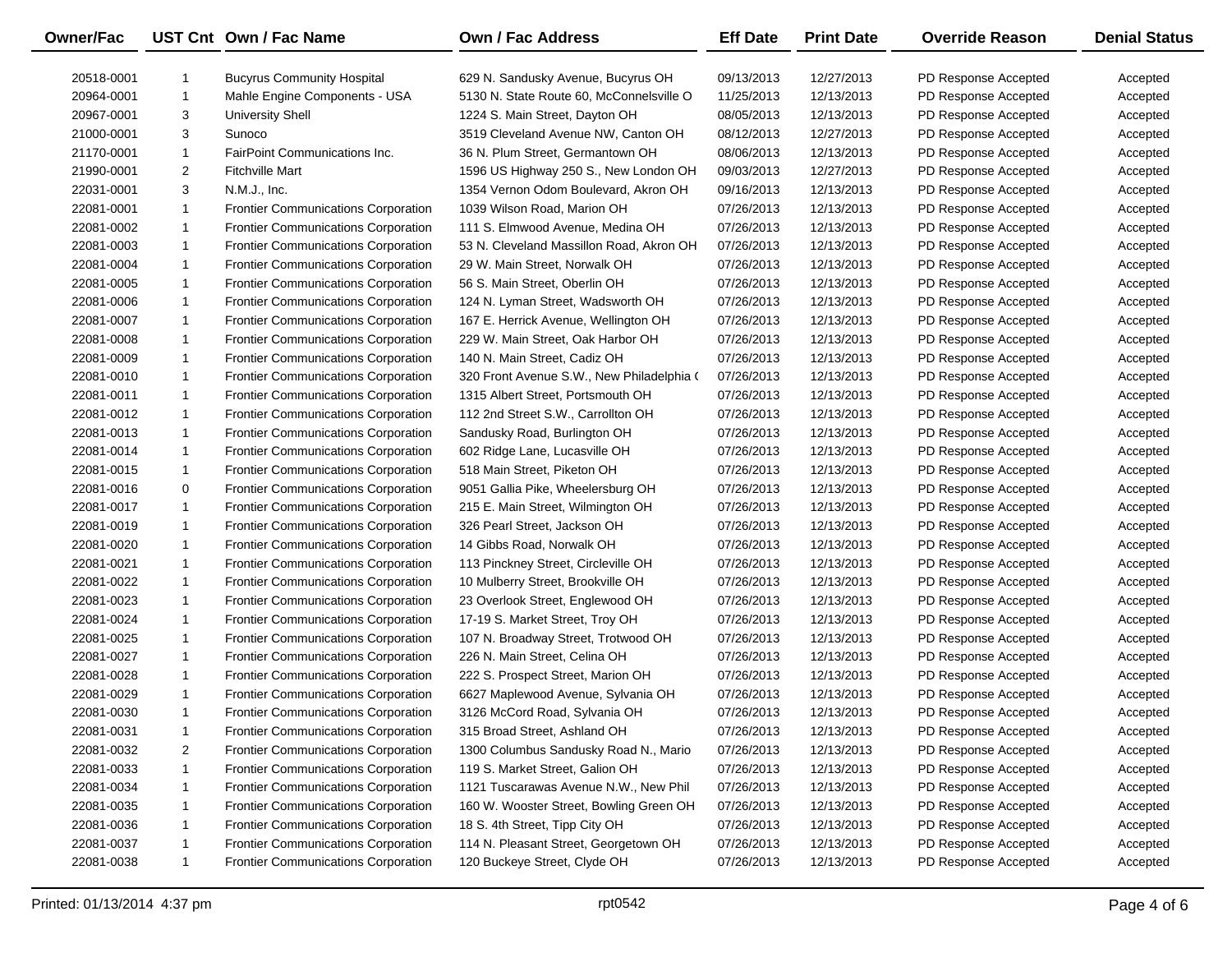| Owner/Fac  |                | UST Cnt Own / Fac Name                     | <b>Own / Fac Address</b>                 | <b>Eff Date</b> | <b>Print Date</b> | <b>Override Reason</b>                | <b>Denial Status</b> |
|------------|----------------|--------------------------------------------|------------------------------------------|-----------------|-------------------|---------------------------------------|----------------------|
| 22081-0039 | -1             | <b>Frontier Communications Corporation</b> | N. Curtice Road. Curtice OH              | 07/26/2013      | 12/13/2013        | PD Response Accepted                  | Accepted             |
| 22081-0040 | $\mathbf{1}$   | <b>Frontier Communications Corporation</b> | 203 W. Market Street, Baltimore OH       | 07/26/2013      | 12/13/2013        | PD Response Accepted                  | Accepted             |
| 22081-0041 | 1              | <b>Frontier Communications Corporation</b> | 921 Steubenville Avenue, Cambridge OH    | 07/26/2013      | 12/13/2013        | PD Response Accepted                  | Accepted             |
| 22081-0042 | $\mathbf{1}$   | Frontier Communications Corporation        | 303 W. Main Street, West Union OH        | 07/26/2013      | 12/13/2013        | PD Response Accepted                  | Accepted             |
| 22081-0043 | $\mathbf{1}$   | <b>Frontier Communications Corporation</b> | 25 E. Sandusky Street, Mechanicsburg OH  | 07/26/2013      | 12/13/2013        | PD Response Accepted                  | Accepted             |
| 22081-0044 | $\mathbf{1}$   | Frontier Communications Corporation        | 19 E. Central Avenue, Delaware OH        | 07/26/2013      | 12/13/2013        | PD Response Accepted                  | Accepted             |
| 22081-0045 | 1              | Frontier Communications Corporation        | Main Street and Shirley Street, Huron OH | 07/26/2013      | 12/13/2013        | PD Response Accepted                  | Accepted             |
| 22081-0046 | $\mathbf{1}$   | Frontier Communications Corporation        | Huron Street and Front Street, Milan OH  | 07/26/2013      | 12/13/2013        | PD Response Accepted                  | Accepted             |
| 22081-0047 | $\mathbf{1}$   | <b>Frontier Communications Corporation</b> | 419 3rd Avenue, Chesapeake OH            | 07/26/2013      | 12/13/2013        | PD Response Accepted                  | Accepted             |
| 22081-0048 | $\mathbf{1}$   | Frontier Communications Corporation        | 114 W. Church Street, Oxford OH          | 07/26/2013      | 12/13/2013        | PD Response Accepted                  | Accepted             |
| 22081-0049 | 1              | Frontier Communications Corporation        | 117 N. Lynn Street, Bryan OH             | 07/26/2013      | 12/13/2013        | PD Response Accepted                  | Accepted             |
| 22081-0050 | $\mathbf{1}$   | <b>Frontier Communications Corporation</b> | 100 N. Main Street, Minerva OH           | 07/26/2013      | 12/13/2013        | PD Response Accepted                  | Accepted             |
| 22160-0001 | 4              | Harsv Petroleum, LLC                       | 1219 E. High Avenue, New Philadelphia O  | 07/03/2013      | 12/13/2013        | PD Response Accepted                  | Accepted             |
| 22220-0001 | 4              | Snappy Gas                                 | 4189 Ridge Road, Cleveland OH            | 10/15/2013      | 12/13/2013        | PD Response Accepted                  | Accepted             |
| 22242-0001 | 6              | Gurumukhi, Inc.                            | 741 Bank Street, Lodi OH                 | 10/11/2013      | 12/27/2013        | PD Response Accepted                  | Accepted             |
| 22408-0001 | 3              | <b>Ozzies General Market</b>               | 9980 West Central Avenue, Sylvania OH    | 07/05/2013      | 12/13/2013        | PD Response Accepted                  | Accepted             |
| 22500-0001 | 4              | Simran Foodmart, LLC                       | 934 Marion Road, Bucyrus OH              | 12/26/2013      | 01/10/2014        | PD Response Accepted                  | Accepted             |
| 22546-0002 | 3              | AVGS Properties, Ltd.                      | 619 State Route 61, Marengo OH           | 12/13/2013      | 12/27/2013        | Not Required: Post 11-30-09 Pay       | N/A                  |
| 22623-0001 | $-2$           | Ashland Bancroft, LLC                      | 1410 Starr Avenue, Toledo OH             | 07/15/2013      | 12/13/2013        | <b>COC Denied</b>                     | N/A                  |
| 22623-0001 | $\overline{2}$ | Ashland Bancroft, LLC                      | 1410 Starr Avenue, Toledo OH             | 07/15/2013      | 12/13/2013        | COC Denied                            | N/A                  |
| 22623-0001 | $\overline{2}$ | Ashland Bancroft, LLC                      | 1410 Starr Avenue, Toledo OH             | 07/15/2013      | 12/13/2013        | Not Required: Post 11-30-09 Pay       | N/A                  |
| 22623-0002 | $\overline{2}$ | New Western Market                         | 1049 Western Avenue, Toledo OH           | 07/15/2013      | 12/13/2013        | <b>COC Denied</b>                     | N/A                  |
| 22623-0002 | $-2$           | New Western Market                         | 1049 Western Avenue, Toledo OH           | 07/15/2013      | 12/13/2013        | COC Denied                            | N/A                  |
| 22623-0002 | $\overline{2}$ | New Western Market                         | 1049 Western Avenue, Toledo OH           | 07/15/2013      | 12/13/2013        | Not Required: Post 11-30-09 Pay       | N/A                  |
| 22623-0003 | $-4$           | Ashland Bancroft, LLC                      | 1133 Buck Road, Rossford OH              | 07/15/2013      | 12/13/2013        | <b>COC Denied</b>                     | N/A                  |
| 22623-0003 | 4              | Ashland Bancroft, LLC                      | 1133 Buck Road, Rossford OH              | 07/15/2013      | 12/13/2013        | <b>COC Denied</b>                     | N/A                  |
| 22623-0003 | 4              | Ashland Bancroft, LLC                      | 1133 Buck Road, Rossford OH              | 07/15/2013      | 12/13/2013        | Not Required: Post 11-30-09 Pay       | N/A                  |
| 22732-0001 | 4              | 28021 Miles Rd., LLC                       | 28021 Miles Road, Chagrin Falls OH       | 07/01/2013      | 12/13/2013        | PD Response Accepted                  | Accepted             |
| 22774-0001 | 3              | <b>Bluelick Oil, LLC</b>                   | 3550 E. Bluelick Road, Lima OH           | 11/27/2013      | 12/27/2013        | Not Required: Post 11-30-09 Pay       | N/A                  |
| 22792-0001 | -5             | Coen Oil Company                           | 1499 3rd Street, Brilliant OH            | 07/01/2013      | 12/13/2013        | <b>Tank Count Difference Resolved</b> | N/A                  |
| 22792-0001 | 5              | Coen Oil Company                           | 1499 3rd Street, Brilliant OH            | 07/01/2013      | 12/13/2013        | <b>Tank Count Difference Resolved</b> | N/A                  |
| 22792-0002 | 3              | Kwik King Food Stores # 109                | 953 N 7th Street, Steubenville OH        | 07/01/2013      | 12/13/2013        | Not Required: Post 11-30-09 Pay       | N/A                  |
| 22792-0003 | 4              | Kwik King Food Stores 106                  | 620 Main Street, Wintersville OH         | 07/01/2013      | 12/13/2013        | Not Required: Post 11-30-09 Pay       | N/A                  |
| 22792-0004 | 5              | Kwik King Food Stores 105                  | 1860 Franklin Ave, Toronto OH            | 07/01/2013      | 12/13/2013        | Not Required: Post 11-30-09 Pay       | N/A                  |
| 22792-0005 | 4              | Kwik King Food Stores 101                  | 202 S 4th St, Toronto OH                 | 07/01/2013      | 12/13/2013        | Not Required: Post 11-30-09 Pay       | N/A                  |
| 22826-0001 | 2              | Allan Grove LLC                            | 3139 Grove Avenue, Lorain OH             | 12/02/2013      | 12/13/2013        | PD Response Accepted                  | Accepted             |
| 22886-0001 | 1              | Westlake Healthcare Center                 | 4000 Crocker Road, Westlake OH           | 07/03/2013      | 12/13/2013        | PD Response Accepted                  | Accepted             |
| 22894-0001 | 4              | American Freedom Energy, LLC               | S 430 State Route 109, Liberty Center OH | 11/18/2013      | 12/13/2013        | Not Required: Post 11-30-09 Pay       | N/A                  |
| 22915-0001 | 1              | <b>Three Centennial</b>                    | 895 Central Ave, Cincinnati OH           | 07/29/2013      | 01/10/2014        | PD Response Accepted                  | Accepted             |
| 22917-0001 | 5              | Dima Properties Ltd                        | 1390 Hayden Avenue, East Cleveland OH    | 10/15/2013      | 12/27/2013        | PD Response Accepted                  | Accepted             |
| 22918-0001 | 3              | Carnegie Gas Inc.                          | 8404 Carnegie Avenue, Cleveland OH       | 07/17/2013      | 12/13/2013        | PD Response Accepted                  | Accepted             |
| 22928-0001 | 3              | White Eyes Fuel                            | 26366 County Road 171, Fresno OH         | 10/16/2013      | 01/10/2014        | PD Response Accepted                  | Accepted             |
| 22940-0001 | 1              | <b>Higginsport Market</b>                  | 315 Columbia Street, Higginsport OH      | 10/18/2013      | 12/13/2013        | Not Required: Post 11-30-09 Pay       | N/A                  |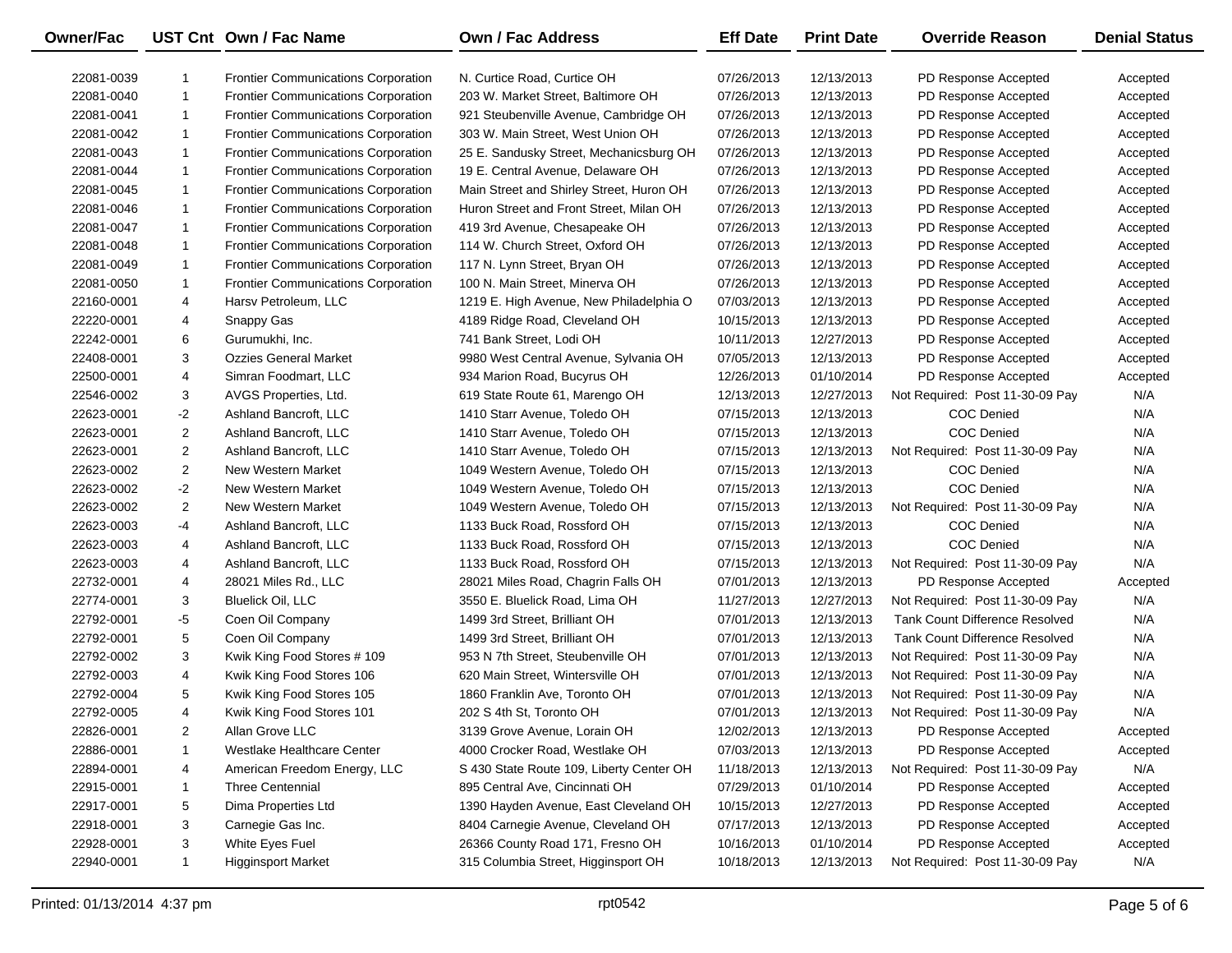| <b>Owner/Fac</b>            |     | UST Cnt Own / Fac Name                               | <b>Own / Fac Address</b>                                                   | <b>Eff Date</b>          | <b>Print Date</b>        | <b>Override Reason</b>                                             | <b>Denial Status</b> |
|-----------------------------|-----|------------------------------------------------------|----------------------------------------------------------------------------|--------------------------|--------------------------|--------------------------------------------------------------------|----------------------|
| 22943-0001<br>22944-0001    | 5   | <b>Clinton Memorial Hospital</b><br>Naeem & Sons LLC | 610 West Main Street, Wilmington OH<br>301 Washington Boulevard, Belpre OH | 11/27/2013<br>10/14/2013 | 12/13/2013<br>12/13/2013 | Not Required: Post 11-30-09 Pay<br>Not Required: Post 11-30-09 Pay | N/A<br>N/A           |
| 22950-0001                  | 3   | Patel & Singh LLC                                    | 101 Aetna Street, Bridgeport OH                                            | 10/22/2013               | 12/13/2013               | Not Required: Post 11-30-09 Pay                                    | N/A                  |
| 22953-0001                  | 2   | Circle K #5698                                       | 1574 Kenny Road, Columbus OH                                               | 11/05/2013               | 12/13/2013               | Not Required: Post 11-30-09 Pay                                    | N/A                  |
| 22963-0001                  | 4   | Lambos Investment Partners, Ltd                      | 802 High Street, Wadsworth OH                                              | 11/14/2013               | 12/13/2013               | Not Required: Post 11-30-09 Pay                                    | N/A                  |
| 22965-0001                  | 3   | Bari, Inc.                                           | 6459 Bellefontaine Road, Lima OH                                           | 01/06/2014               | 01/10/2014               | Not Required: Post 11-30-09 Pay                                    | N/A                  |
| 22967-0001                  | 3   | New USA Gas Mart                                     | 317 Pine Street, Warren OH                                                 | 11/25/2013               | 12/27/2013               | Not Required: Post 11-30-09 Pay                                    | N/A                  |
| 22968-0001                  | 4   | <b>Bedford Sunoco</b>                                | 667 Northfield Rd, Bedford OH                                              | 12/23/2013               | 01/10/2014               | Not Required: Post 11-30-09 Pay                                    | N/A                  |
| 22970-0001                  | 3   | Port 37 LLC                                          | 10840 State Route 37 E, Malta OH                                           | 12/03/2013               | 12/27/2013               | Not Required: Post 11-30-09 Pay                                    | N/A                  |
| <b>Total Owners</b>         | 67  |                                                      |                                                                            |                          |                          |                                                                    |                      |
| <b>Total Facilities</b>     | 196 |                                                      |                                                                            |                          |                          |                                                                    |                      |
| <b>Total USTs</b>           | 464 |                                                      |                                                                            |                          |                          |                                                                    |                      |
| <b>Total Determinations</b> | 161 |                                                      |                                                                            |                          |                          |                                                                    |                      |